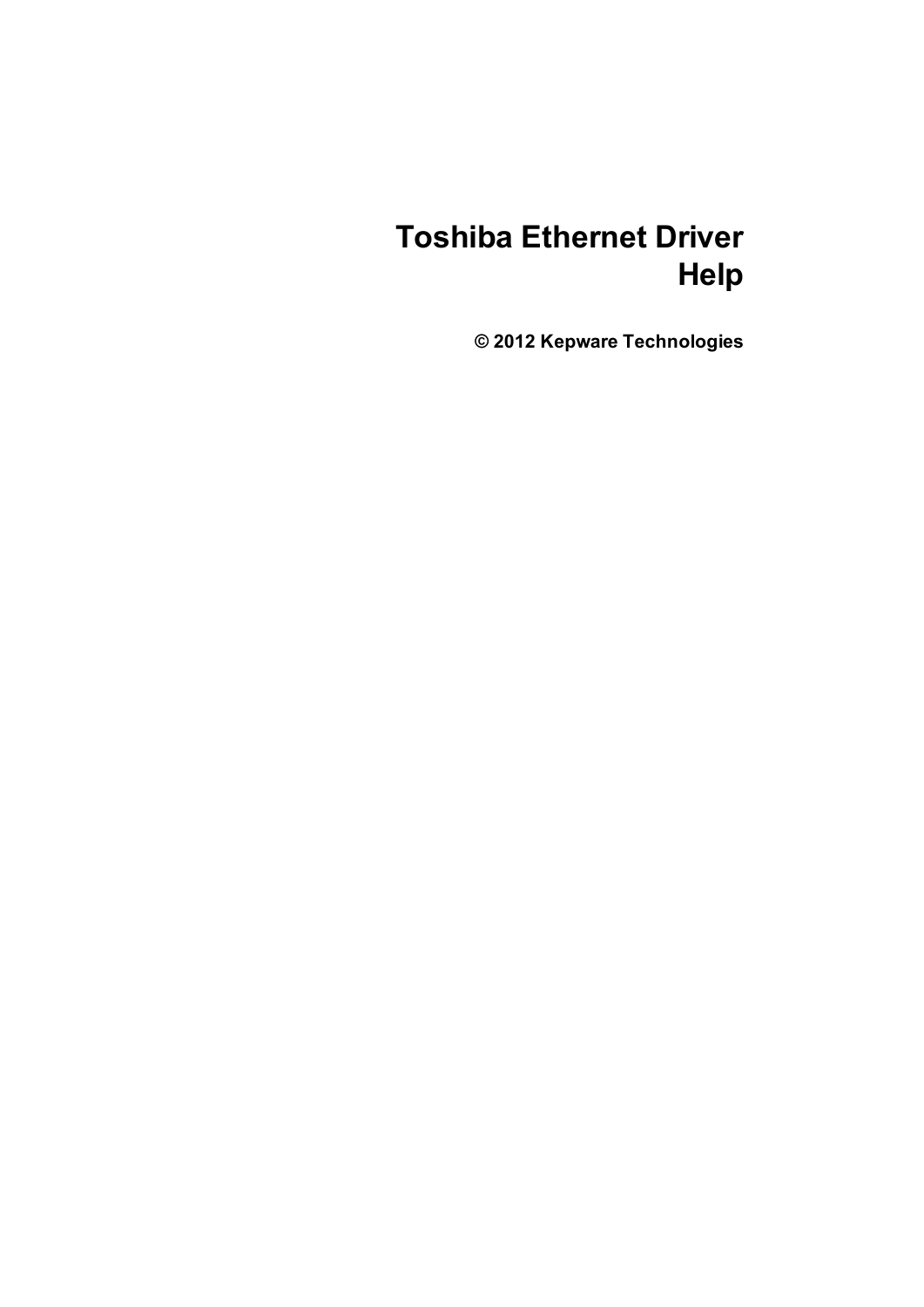## <span id="page-1-0"></span>**Table of Contents**

| Winsock V1.1 or higher must be installed to use the Toshiba Ethernet device driver 20                                                                 |  |
|-------------------------------------------------------------------------------------------------------------------------------------------------------|--|
|                                                                                                                                                       |  |
|                                                                                                                                                       |  |
|                                                                                                                                                       |  |
| Deactivating tag block. Bad address in block [ <start address=""> to <end address="">] on device '<device <="" td=""><td></td></device></end></start> |  |
|                                                                                                                                                       |  |
|                                                                                                                                                       |  |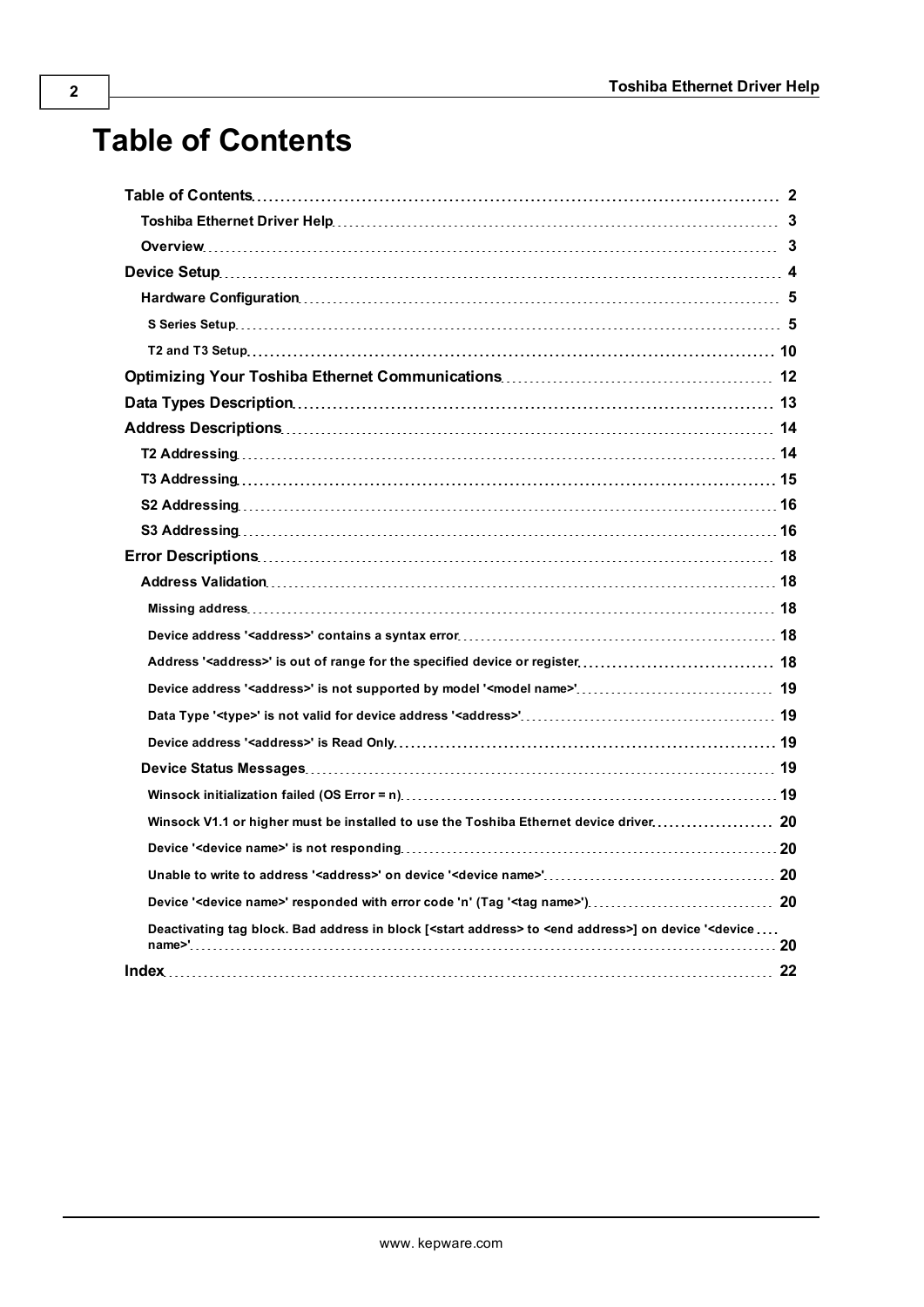#### <span id="page-2-0"></span>**Toshiba Ethernet Driver Help**

Help version 1.019

#### **CONTENTS**

**[Overview](#page-2-1)**

What is the Toshiba Ethernet Driver?

**[Device](#page-3-0) [Setup](#page-3-0)**

How do I configure a specific device to work with this driver?

**[Optimizing](#page-11-0) [Your](#page-11-0) [Toshiba](#page-11-0) [Ethernet](#page-11-0) [Communications](#page-11-0)**

How do I get the best performance from the Toshiba Ethernet driver?

**[Data](#page-12-0) [Types](#page-12-0) [Description](#page-12-0)** What data types does this driver support?

#### **[Address](#page-13-0) [Descriptions](#page-13-0)**

How do I address a data location on a Toshiba device?

#### **[Error](#page-17-0) [Descriptions](#page-17-0)**

<span id="page-2-1"></span>What error messages does the Toshiba Ethernet driver produce?

#### **Overview**

The Toshiba Ethernet Driver provides an easy and reliable way to connect Toshiba Ethernet devices to OPC Client applications, including HMI, SCADA, Historian, MES, ERP and countless custom applications.

Users should understand the data types and the addressing scheme before using the Toshiba Ethernet driver in an OPC server software project. For more information, refer to **[Data](#page-12-0) [Types](#page-12-0) [Description](#page-12-0)** and **[Address](#page-13-0) [Descrip](#page-13-0)[tions](#page-13-0)**.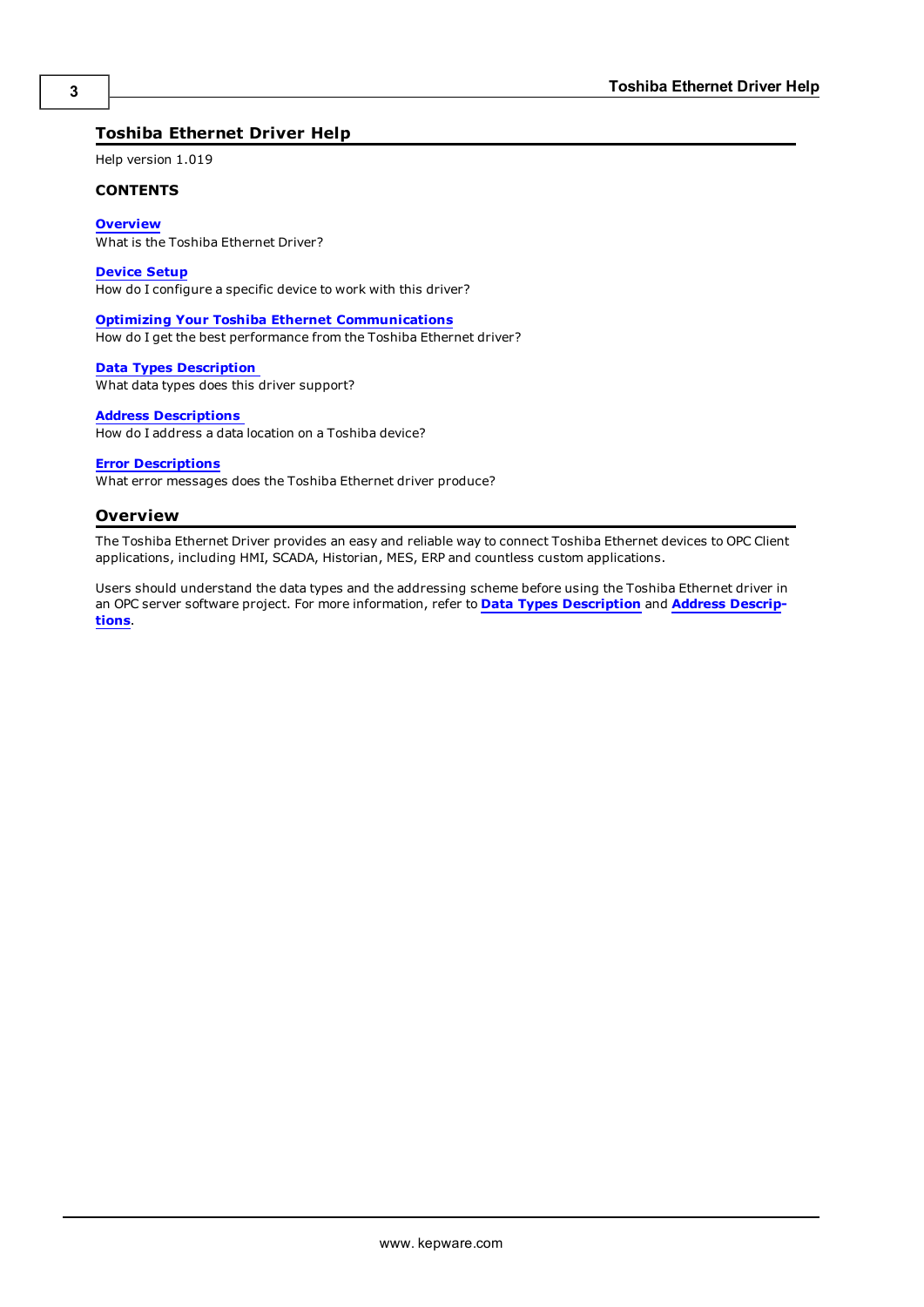#### <span id="page-3-0"></span>**Device Setup**

#### **Supported Devices**

<span id="page-3-2"></span>T2, T3, S2 and S3 PLCs with Ethernet option.

#### **Communications Protocol**

Toshiba ASCII Computer Link

**Note:** This driver requires Winsock V1.1 or higher.

#### **Connection Timeout**

This parameter specifies the time that the driver will wait for a connection to be made with a device. Depending on network load, the connect time may vary with each connection attempt. The default setting is 3 seconds. The valid range is 1 to 60 seconds.

#### **Request Timeout**

This parameter specifies the time that the driver will wait on a response from the device before giving up and going on to the next request. Longer timeouts only affect performance if a device is not responding. The default setting is 1000 milliseconds. The valid range is 100 to 9999 milliseconds.

#### **Retry Attempts**

This parameter specifies the number of times the driver will retry a message before giving up and going on to the next message. The default setting is 3 retries. The valid range is 1 to 10.

#### <span id="page-3-1"></span>**Device ID**

This parameter specifies the device's IP address.

#### **Cable Diagrams**



Patch Cable (Straight Through)

**R.145** 





8-pin RJ45



## **Crossover Cable**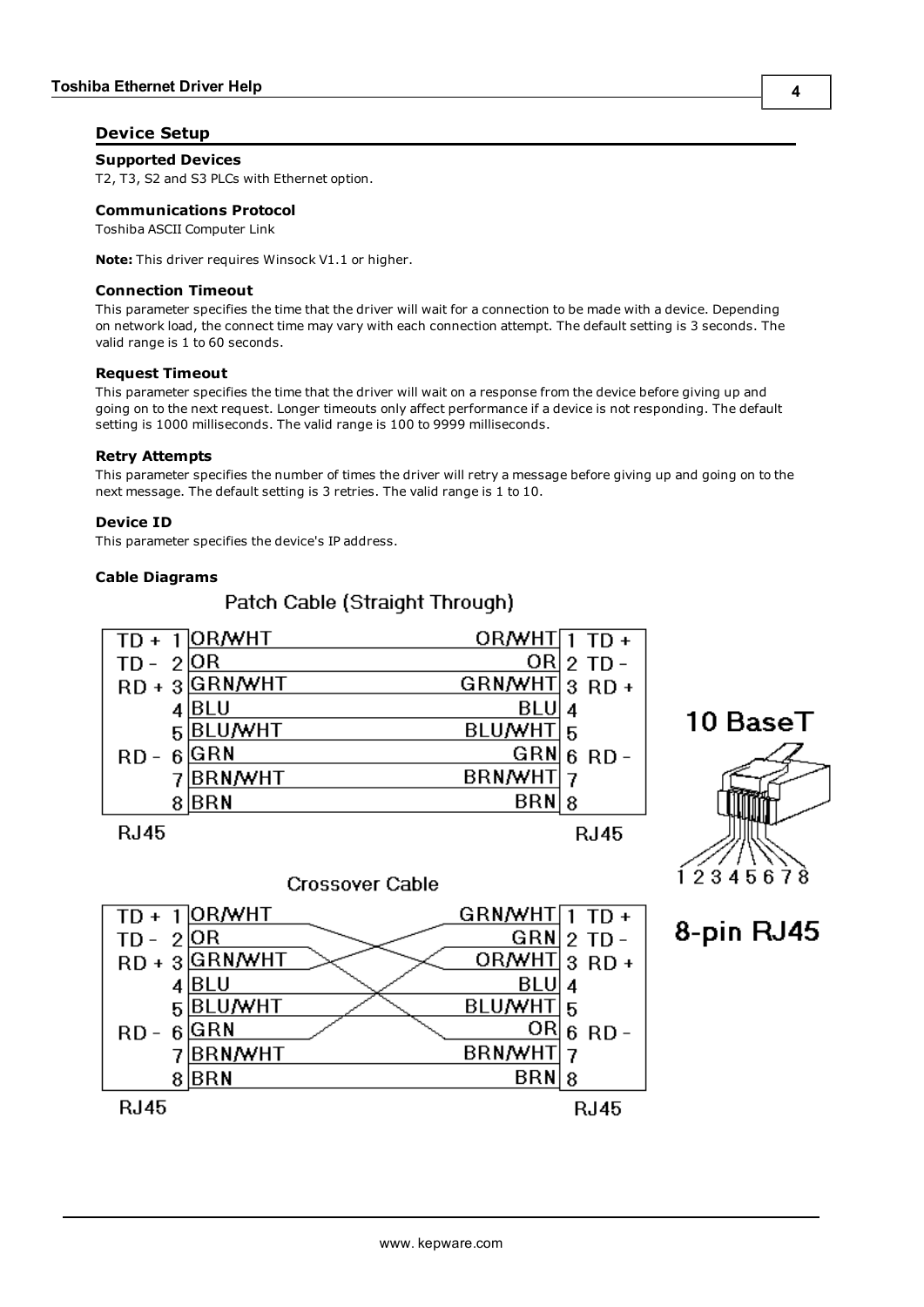#### <span id="page-4-0"></span>**Hardware Configuration**

The hardware must be configured before Ethernet communications is possible. For more information about a specific hardware series, refer to the links below.

## **[S](#page-4-1) [Series](#page-4-1) [Setup](#page-4-1)**

<span id="page-4-1"></span>**[T2](#page-9-0) [and](#page-9-0) [T3](#page-9-0) [Setup](#page-9-0)**

#### **S Series Setup**

To make a connection to the EN731 BNC, users must have two 50 ohm connectors: one on each end of the cable T connectors. Both ends require a T connector with the 50 ohm terminator.

#### **Connecting to a V Series Using the Engineering Tool 2**

A ladder is not required for the V series devices to communicate. For more information, refer to the instructions below.

1. To start, right-click on the **System** folder and select **New**. Name the new project and then double-click the newly created project icon. This will create a tree with the topics **Libraries, Networks, and Stations** in the lower left quadrant of the display.

|        | File Edit View Tool H |  |
|--------|-----------------------|--|
| Ē⊫     |                       |  |
|        | New Project\Networks  |  |
| System |                       |  |
|        |                       |  |
|        |                       |  |
|        |                       |  |
|        |                       |  |
|        | New Project           |  |
|        | Libraries             |  |
|        | Networks              |  |
|        | Stations              |  |

2. Right-click on **Stations** and then select **New**. Select the model as desired.

**Note:** For the S3 CPUs, choose model 3000.

| <b>Add Station</b>      |            | ×                         |
|-------------------------|------------|---------------------------|
| Station Mame:           | Station1   | $\overline{\mathbf{0}}$ K |
| <b>Station Catcode:</b> | model 3000 | <b>Cancel</b>             |
|                         |            |                           |
|                         |            |                           |

- 3. Right-click on **Units** and then select **New**. In this dialog, choose the main board, backplane and model number (such as BU748). This will create a **Modules** subfolder.
- 4. Next, right-click on **Modules** and select **New**.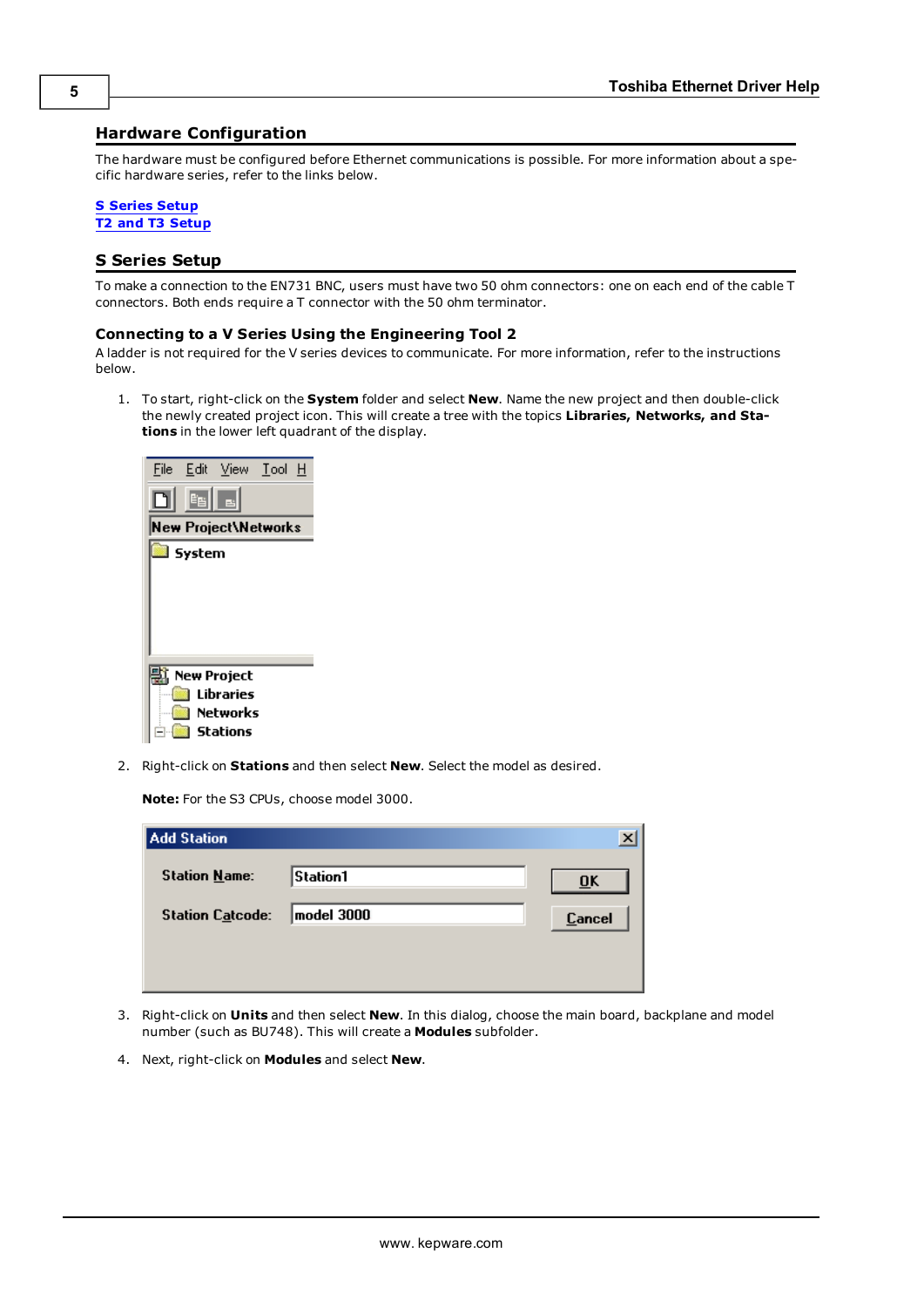5. Select the slot number and CPU model and then click **OK**.

| Add Module       |                  | ×                                        |
|------------------|------------------|------------------------------------------|
| <b>Slot No.:</b> | 0                | ŪK                                       |
| Module Catcode:  | <b>CN614</b>     | Cancel                                   |
|                  | <b>CN614</b>     | G2 RI/O for Optical transmission         |
|                  | <b>FL654</b>     | FL-net G2 Remote 1/0 station             |
|                  | L2PU11_X         | L2-type1 with $1$ SI/O bus (only slot 0) |
|                  | l2pu12 x         | L2-type2 with 3 SI/O buses (only slot 0) |
| Comment:         | L2PU22 X         | L2-type5 with 3 SI/O bus (DS type) (only |
|                  | <b>R2PU72</b>    | G2 Remoto 1/0 Controller                 |
|                  | <b>S2PU22 X</b>  | S2-type1 32Kstep with no system bus for  |
|                  | <b>S2PU32 X</b>  | S2-type4 64Kstep with no system bus for  |
|                  | <b>S2PU72 X</b>  | S2-type2 64Kstep (Only slot 0)           |
|                  | <b>S2PU72D X</b> | S2-tupe5 64Kstep Duplex Tupe fonly slot  |

6. Select the ethernet model and then click **OK**.

| <b>Add Module</b> |               | ×                                         |
|-------------------|---------------|-------------------------------------------|
| <b>Slot No.:</b>  | 12            | 0 <sub>K</sub>                            |
| Module Catcode:   | <b>AN712</b>  | Cancel                                    |
|                   | C3PU62        | C3 NT(English) 64MB, Hard Disk 4.8GB,     |
|                   | <b>C3PU63</b> | C3 NT(English) 128MB Hard Disk 4.8GB,     |
|                   | <b>CN711</b>  | TC-net 10 LAN card for coxial (Single)    |
|                   | <b>CN712</b>  | TC-net 10 LAN card for coxial (Double)    |
| Comment:          | <b>FN711</b>  | Ethernet LAN card 10BASE5 (Single)        |
|                   | <b>EN721</b>  | Ethernet LAN card 10BASE5 (Double)        |
|                   | <b>EN731</b>  | <b>Ethernet LAN card 10BASE2 (Single)</b> |
|                   | <b>EN741</b>  | Ethernet LAN card 10BASE2 (Double)        |
|                   | <b>EN751</b>  | <b>Fast Ethernet LAN card (Single)</b>    |

- 7. Next, right-click on the CPU module and then click **Module Parameters** | **Tool and Module**. Scroll through the parameters until "Computer Link1 Ethernet Slot" and "...UDP PortNo" are located.
- 8. Enter the ethernet module's slot number and the desired port number. Then, enter the slot number and port number in both the Tool column and the Module column.

**Note:** Not all screens will appear as the image shown below.

9. Ensure the device is set to **Halt Mode** by turning the key, and then click **Write** from the module and parameters window. A write successful message will appear upon completion. Close the window.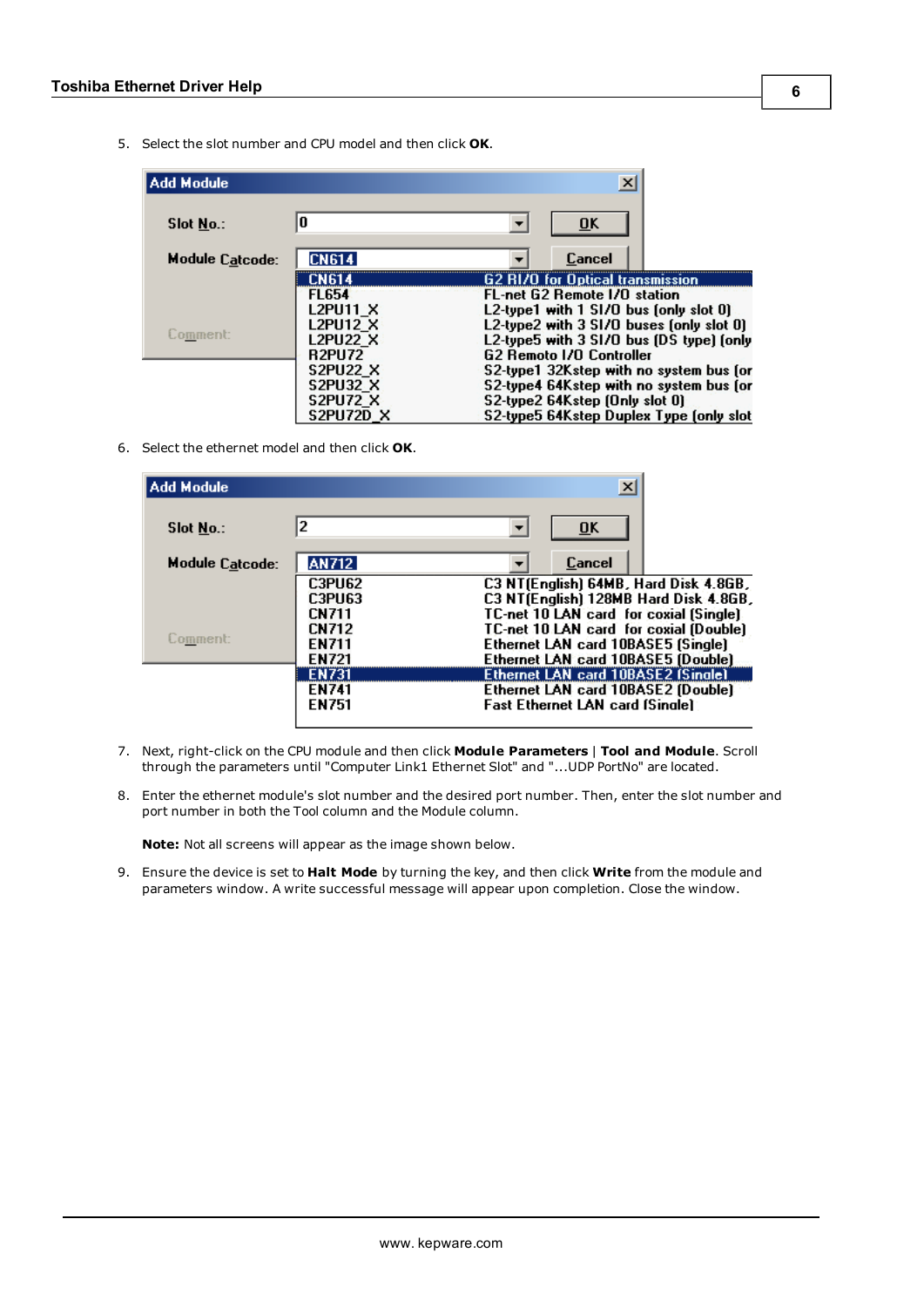| Module parameters {New Station}-{00:S3PU55}                               |          |               | $\vert x \vert$                                              |
|---------------------------------------------------------------------------|----------|---------------|--------------------------------------------------------------|
| Module name:<br>00:S3PU55<br>S3-type1 112kstep 128kW<br>Parameter<br>Data |          |               | View<br><b>Tool</b><br>Module<br><b>Tool and Module</b><br>G |
| <b>Item</b>                                                               | Tool     | <b>Module</b> |                                                              |
| Nonl/Oless card 2 Slot no.                                                | 0        |               |                                                              |
| Nonl/Oless card 3 Bus no.                                                 | $\bf{0}$ |               |                                                              |
| Nonl/Oless card 3 Unit no.                                                | 0        |               |                                                              |
| Nonl/Oless card 3 Slot no.                                                | 0        |               |                                                              |
| Nonl/Oless card 4 Bus no.                                                 | 0        |               |                                                              |
| Nonl/Oless card 4 Unit no.                                                | 0        |               |                                                              |
| Nonl/Oless card 4 Slot no.                                                | n        |               |                                                              |
| Log as Setting Clock by Program Yes                                       |          |               |                                                              |
| Computer Link1 Ethernet SlotNo  1                                         |          |               |                                                              |
| <b>Computer Link1 UDP PortNo</b>                                          | 2000     |               |                                                              |
| <b>Computer Link 2Ethernet SlotNo</b>                                     | 0        |               |                                                              |
| <b>Computer Link 2UDP PortNo</b>                                          | 0        |               |                                                              |
| Computer Link3Ethernet SlotNo                                             | 0        |               |                                                              |
| Computer L.nk3UDP PortNo                                                  | 0        |               | <b>Refresh</b>                                               |
| Computer Link4 Ethernet SlotNo                                            | 0        |               |                                                              |

- 10. Right-click on the ethernet module and then select **Module Parameters.**
- 11. Next, click **Tool and Module.** In the Tool column, enter the desired IP and subnet mask. Leave the **IP Address Type** set to Class B.

| Module parameters {New Station}-{01:EN761}                         |                |                                                 | $\boldsymbol{\mathsf{x}}$                                    |
|--------------------------------------------------------------------|----------------|-------------------------------------------------|--------------------------------------------------------------|
| Module name:<br>01:EN761<br><b>Fast Ethernet LAN card (Double)</b> |                | Com. partner<br>C Primary<br><b>C</b> Secondary | View<br>$\degree$ Tool<br>Module<br><b>C</b> Tool and Module |
| <b>Item</b>                                                        | <b>Tool</b>    | Module                                          |                                                              |
| IP address type                                                    | <b>Class B</b> |                                                 |                                                              |
| <b>Primary IP address</b>                                          | 192.168.1.10   |                                                 |                                                              |
| Primary subnet mask                                                | 255.255.255.0  |                                                 |                                                              |
|                                                                    |                |                                                 |                                                              |
| <b>Secondary IP address</b>                                        | 0.0.0.0        |                                                 |                                                              |
| Secondary subnet mask                                              | 0.0.0.0        |                                                 |                                                              |

- 12. Click **Download** in order to write the information to the module. Then, close the window.
- 13. Click the **Network** folder from the tree and then select **New**. For a 3000 series project using an EN model Ethernet, select "EtherLAN" for the network. This will create a Module subfolder.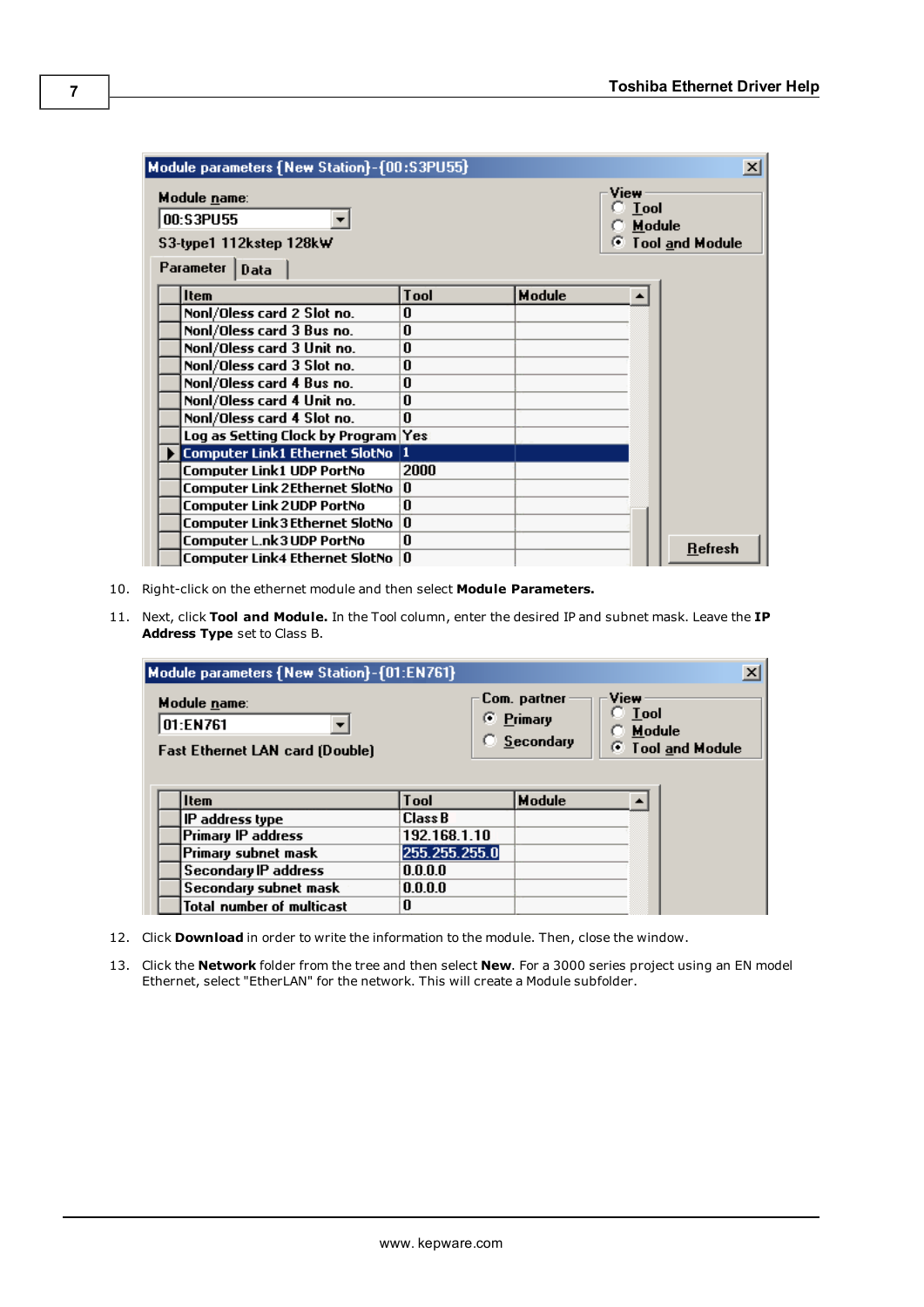| V series Engineering Tool 2 - {C\Documents and Settings\Administrator\My Documents}<br>Edit View Tool Help<br>File                                          |                                         |                                                       |        |                                                                                         |  |  |
|-------------------------------------------------------------------------------------------------------------------------------------------------------------|-----------------------------------------|-------------------------------------------------------|--------|-----------------------------------------------------------------------------------------|--|--|
|                                                                                                                                                             |                                         |                                                       |        |                                                                                         |  |  |
| <b>New Project Metworks</b>                                                                                                                                 |                                         |                                                       |        |                                                                                         |  |  |
| System                                                                                                                                                      |                                         | <b>Name</b>                                           | Kind   | <b>Updated</b>                                                                          |  |  |
|                                                                                                                                                             | <b>Add Network</b>                      | <b>图 New Project</b>                                  | System | 07/09/10 AM 0                                                                           |  |  |
| <b>New Project</b><br><b>Libraries</b><br><b>Networks</b><br><b>Stations</b><br>$\Box$<br>白 · 图 New Statio<br><b>Units</b><br>口<br>$\frac{1}{200}$ 00(<br>F | <b>Network No.:</b><br>Network Catcode: | 11<br><b>EtherLAN</b><br><b>Ethernet LAN (Single)</b> |        | $\overline{\mathbf{x}}$<br>0 <sub>K</sub><br>▼<br><b>Cancel</b><br>$\blacktriangledown$ |  |  |
|                                                                                                                                                             | Comment:                                |                                                       |        |                                                                                         |  |  |

14. Right-click on **Module** and select **New**. Select the Ethernet module and then close the window.

| Add Module          |                                      |        |
|---------------------|--------------------------------------|--------|
| Node No.:           |                                      | ŪΚ     |
| <b>Module Name:</b> | New Station (model 3000)_01(EN761) v | Cancel |
|                     |                                      |        |

15. To verify that connections have been set up successfully, right-click the first subgroup under the **Stations** folder. For example, test (model 3000) and select "System View" from the list. This will show the status of the devices.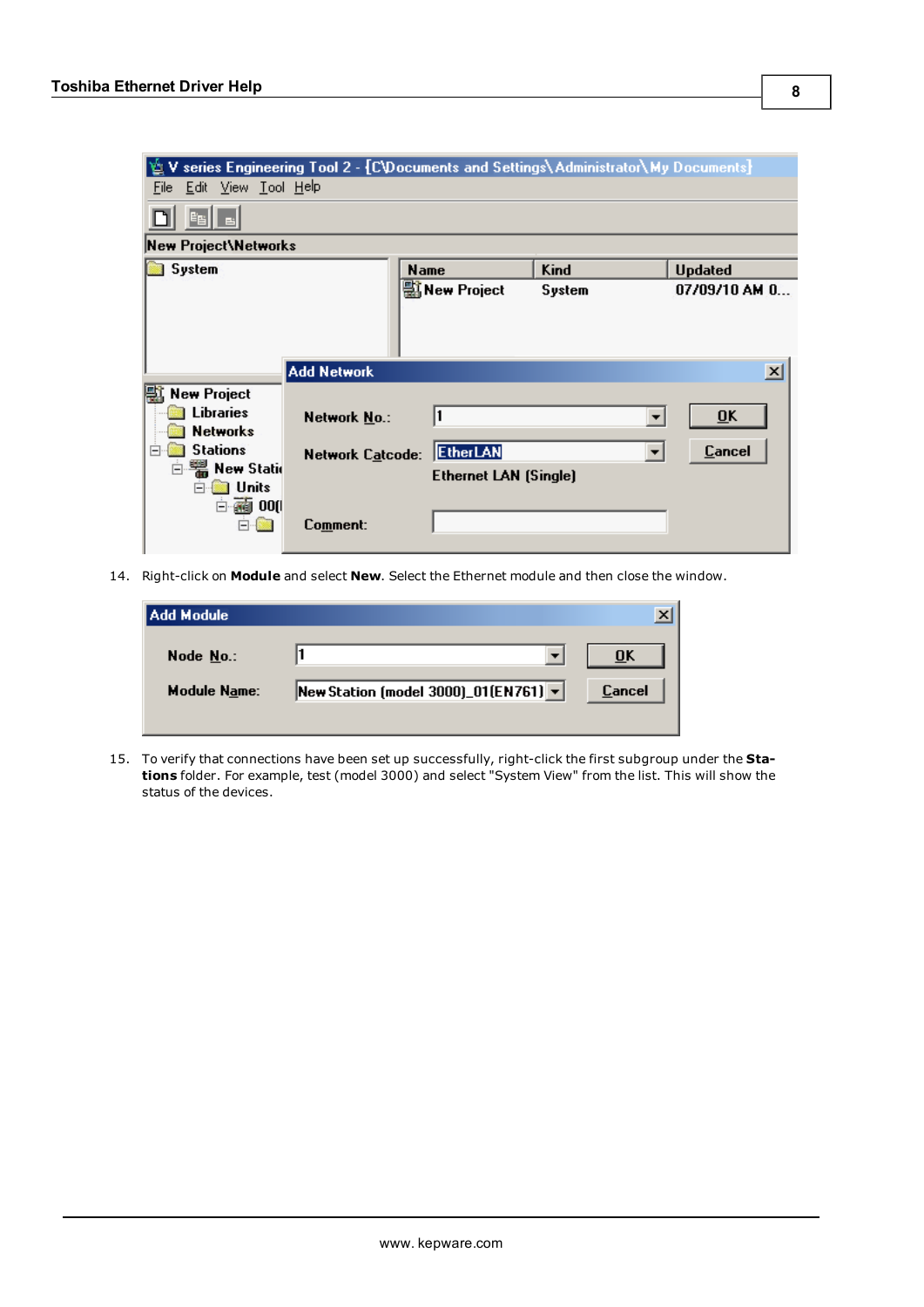| $\vert x \vert$<br><b>By System View (Station Status) [New Station]</b> |                              |                              |                  |                 |                      |  |  |  |
|-------------------------------------------------------------------------|------------------------------|------------------------------|------------------|-----------------|----------------------|--|--|--|
| Eile                                                                    | View Tool Help               |                              |                  |                 |                      |  |  |  |
|                                                                         | Start Monitor<br><b>Stop</b> |                              |                  |                 |                      |  |  |  |
| MainSlotNo.                                                             | <b>Module Code</b>           | <b>Alarm Status</b>          | Program Fallback | <b>Run Mode</b> | <b>Duplex Status</b> |  |  |  |
| ,,,,,,,,,,,,,,,,,,,,,,,,,,,,,,,,                                        | <b>PS</b>                    | ٠<br>٠                       | -                | ٠<br>٠          |                      |  |  |  |
|                                                                         |                              |                              |                  |                 |                      |  |  |  |
|                                                                         |                              |                              |                  |                 |                      |  |  |  |
|                                                                         |                              |                              |                  |                 |                      |  |  |  |
|                                                                         |                              |                              |                  |                 |                      |  |  |  |
|                                                                         |                              |                              |                  |                 |                      |  |  |  |
|                                                                         |                              |                              |                  |                 |                      |  |  |  |
|                                                                         |                              |                              |                  |                 |                      |  |  |  |
|                                                                         |                              |                              |                  |                 |                      |  |  |  |
|                                                                         |                              |                              |                  |                 |                      |  |  |  |
| 1/0 Bus Code<br><b>Serial</b><br>Parallel                               | <b>Alarm Status</b>          | <b>Open Detail</b><br>System | Run Mode         | System Log      | Maintenance<br>Exit  |  |  |  |

16. From the **Tool** drop-down list, select **Com. Para. Settings**. In the IP address box at the bottom of the window, enter the PC's IP. Then, choose Ethernet as the form of communications and close the window.

|      | V series Engineering Tool 2 - [C\Documents and Set.                    |  |  |  |  |
|------|------------------------------------------------------------------------|--|--|--|--|
| File | Edit View Tool Help                                                    |  |  |  |  |
|      | Com. Para. Settings<br>自雪                                              |  |  |  |  |
|      | Log in automatically by the current user<br><b>New Project\Stanons</b> |  |  |  |  |
|      |                                                                        |  |  |  |  |
|      | $\Box$ ol xi<br>Com. Para. Settings.txt - Notepad                      |  |  |  |  |
|      | File Edit Format View Help                                             |  |  |  |  |
|      | Com. Method:                                                           |  |  |  |  |
|      | OK<br>$\cap$ RS-232C                                                   |  |  |  |  |
|      | <b>G</b> Ethernet<br>Cancel<br>$C$ RS-485                              |  |  |  |  |
|      | C. Network via RS-232C                                                 |  |  |  |  |
|      |                                                                        |  |  |  |  |
|      | <b>RS-232C.RS-485</b>                                                  |  |  |  |  |
|      | Port<br>COM1                                                           |  |  |  |  |
|      | 5<br>Timeout [s]                                                       |  |  |  |  |
|      |                                                                        |  |  |  |  |
|      | <b>Ethernet</b>                                                        |  |  |  |  |
|      | 14<br>Timeout [s]                                                      |  |  |  |  |
|      | Local Station Settings                                                 |  |  |  |  |
|      | $C$ Single<br>$C$ Dual                                                 |  |  |  |  |
|      | <b>6</b> Single (Free mode)                                            |  |  |  |  |
|      | 192.168.1.12<br>IP Address                                             |  |  |  |  |
|      |                                                                        |  |  |  |  |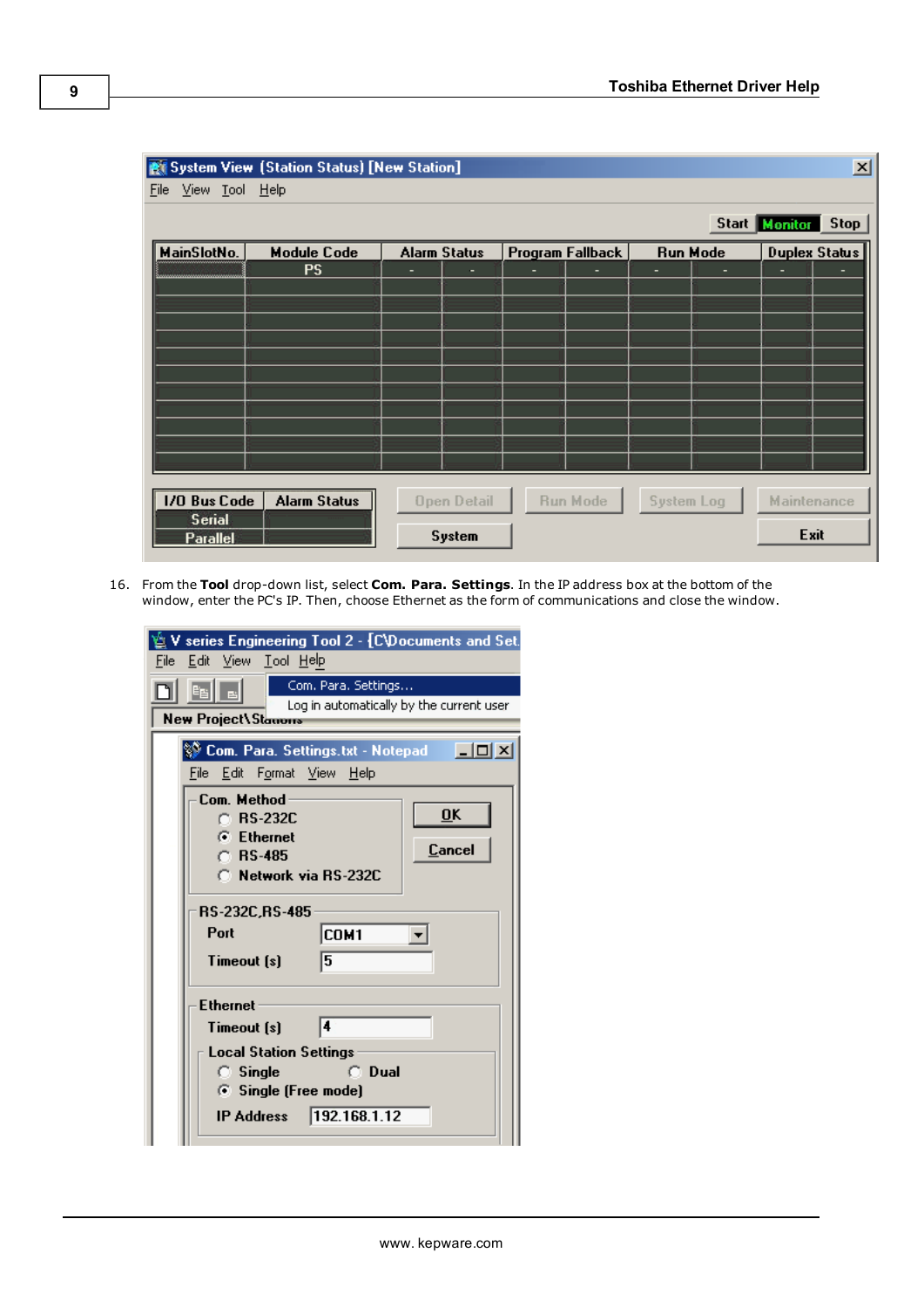17. To test the connection, return to the System View and verify that the devices' statuses are visible without any communication errors.

#### <span id="page-9-0"></span>**T2 and T3 Setup**

Before this driver can be used, the PLC must be configured with an IP and port number. This can be done using a simple ladder program, which must be run each time the PLC is powered up. An example program that sets IP = 192.168.111.126 and port = 1024 is shown below. Users may wish to modify this program to run automatically whenever the PLC powers up.

|    | <b>R0501</b>                                                                                                        | <b>R0601</b> |
|----|---------------------------------------------------------------------------------------------------------------------|--------------|
|    | <b>R0601</b><br>$\dashv \vdash \dashv$ 12544 MOV RWOOO $\mathbb H$ 00019 MOV RWOO1 $\mathbb H$                      |              |
|    | $-$ 08192 MOU RWOO2]——————————                                                                                      |              |
| 31 | <b>R0502</b>                                                                                                        | <b>R0602</b> |
|    | <b>R0602</b>                                                                                                        |              |
|    | $\left\{-22336\,$ MOV RW002 $\right\}$ [ 32367 MOV RW003 $\left\{$ [ 01024 MOV RW004 $\right\}$ ] $\longrightarrow$ |              |
| 51 | $\left\{$ RWOOO SEND RWO10 $\right\}$ [ RST RO502] $\leftarrow$<br><b>RO503</b>                                     | <b>R0603</b> |
| óŀ | <b>R0603</b>                                                                                                        |              |
|    | $\overline{{\color{red}\mathsf{+}}}$ 04144 MOV RW002]————                                                           |              |
|    | $\uparrow$ RWOOO SEND RWO10 $\uparrow$ E RST RO503 $\uparrow$<br>가-[END ]-                                          |              |
|    |                                                                                                                     |              |

The first block of code at rung 2 places the PLC in Standby Mode when bit R0501 is set. This must be done before the IP and port can be set. The second block of code at rung 4 sets the IP and port number when bit R0502 is set. The final block of code at rung 6 puts the PLC back in Run Mode when bit R0603 is set.

Each block of code places parameters in memory starting at RW000 issues a SEND command using those parameters, and then resets the corresponding trigger bit. The parameters in each block are defined as shown in the tables below.

#### **Set Standby Mode**

| l Parameter | Value          | <b>Description</b>        |
|-------------|----------------|---------------------------|
| RW000       | 0x3100 (12544) | l Specifies module.       |
| RW001       | 0x0013(19)     | Change mode command code. |
| RW002       | 0x2000 (8192)  | Specifies standby mode.   |

#### **Set IP and Port**

| l Parameter  | <b>Value</b>   | <b>Description</b>                                           |  |
|--------------|----------------|--------------------------------------------------------------|--|
| RW000        | 0x3100 (12544) | Specifies module.                                            |  |
| <b>RW001</b> | 0x0012(18)     | Set IP and port command code.                                |  |
| RW002        | User Defined   | Specifies upper 2 octals of IP address (network byte order). |  |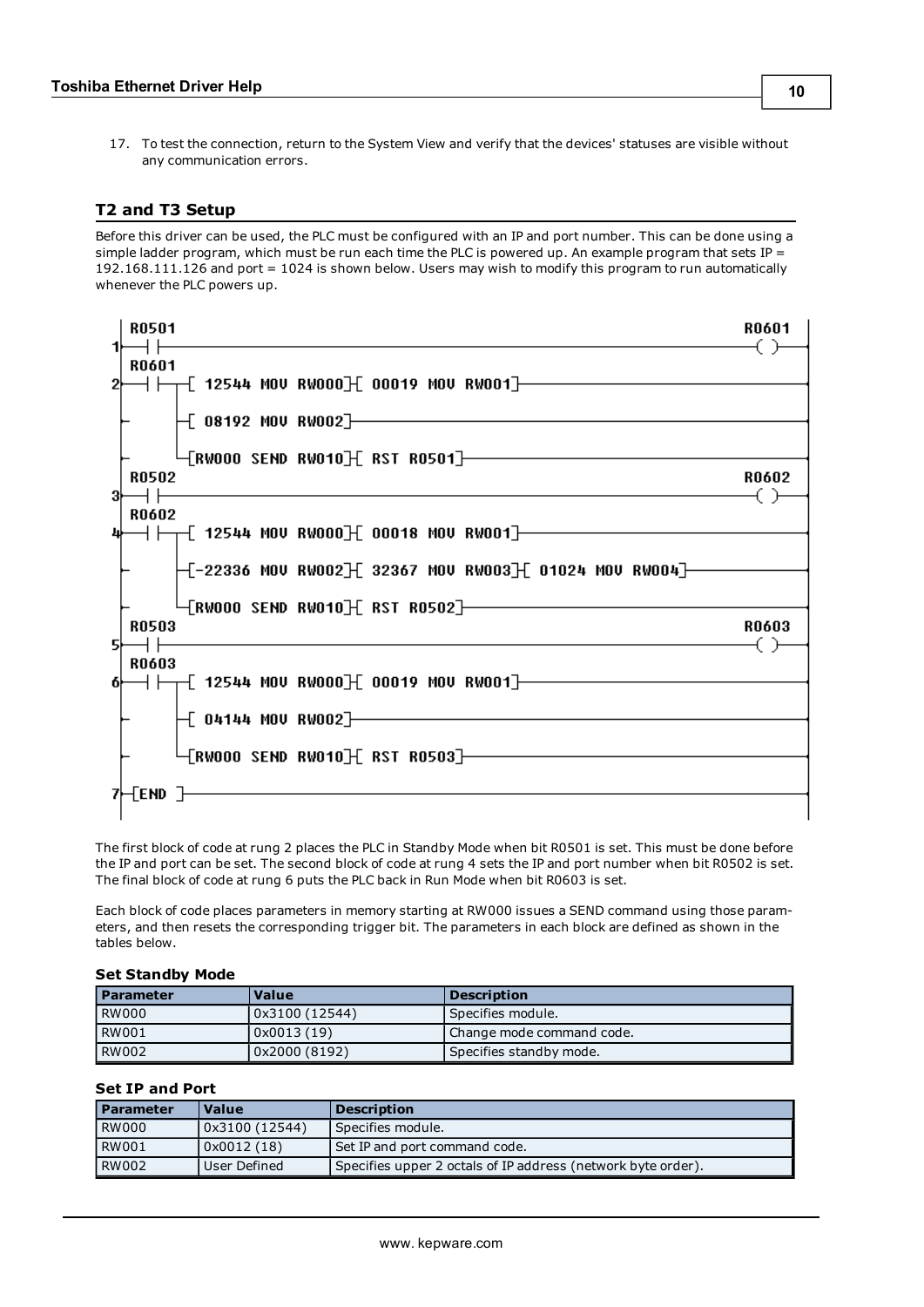| l RW003 | User Defined | Specifies lower 2 octals of IP address (network byte order). |
|---------|--------------|--------------------------------------------------------------|
| l RW004 | User Defined | Specifies port number.                                       |

The IP address parameters must be in the correct format. In the example IP, the four octals that follow are expressed in hex: 0xC0 (192), 0xA8 (168), 0x6F (111) and 0x7E (126). Therefore, the value placed in RW002 is 0xA8C0 or -22336 as a signed integer. The value placed in RW003 is 0x7E6F (or 32367) as a signed integer.

#### **Set Run Mode**

| l Parameter  | <b>Value</b>  | Description               |
|--------------|---------------|---------------------------|
| <b>RW000</b> | 0x3100(12544) | Specifies module.         |
| <b>RW001</b> | 0x0013(19)    | Change mode command code. |
| <b>RW002</b> | 0x1030(4144)  | l Specifies Run Mode.     |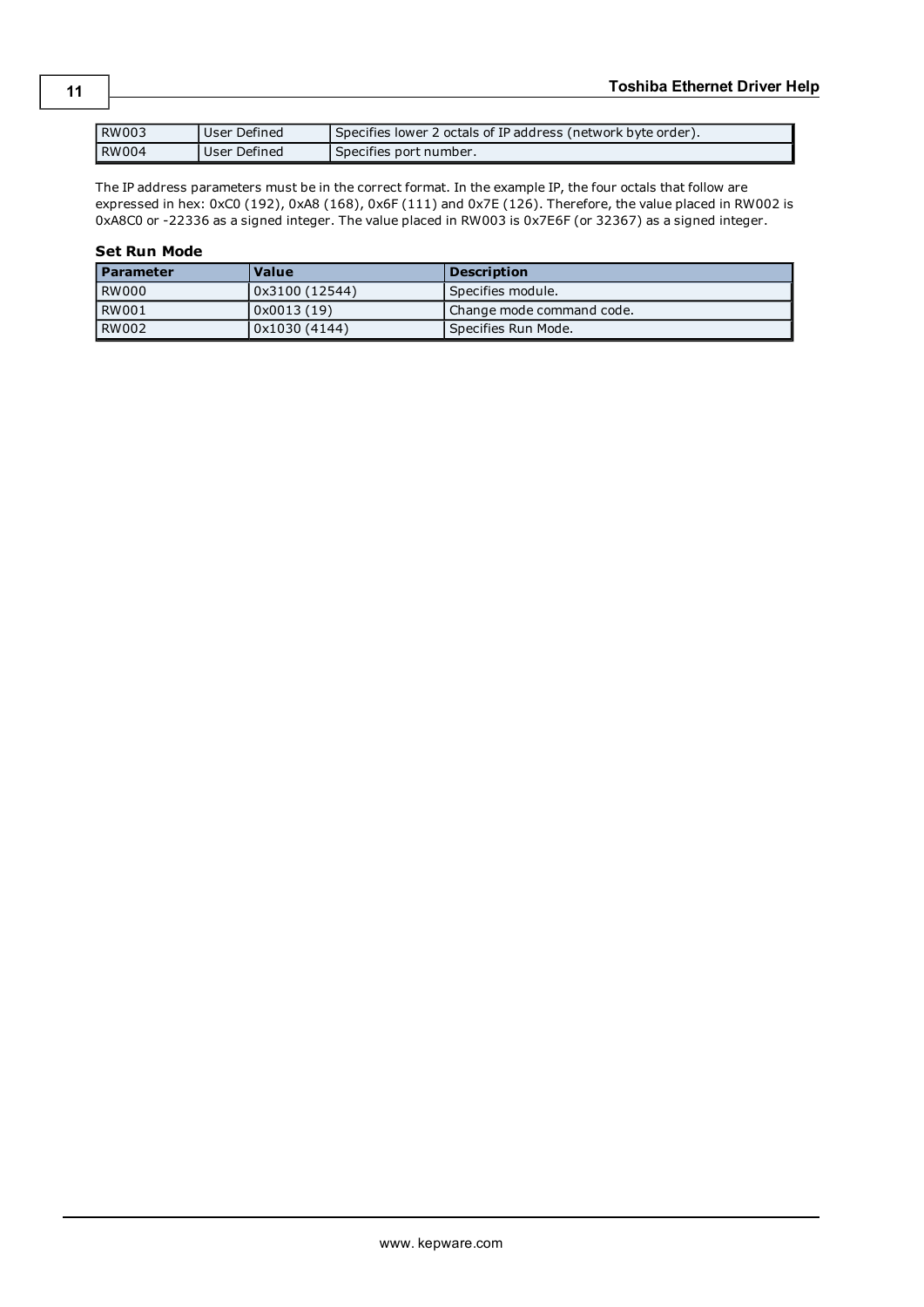### <span id="page-11-0"></span>**Optimizing Your Toshiba Ethernet Communications**

The Toshiba Ethernet driver has been designed to provide the best performance with the least amount of impact on the system's overall performance. While the Toshiba Ethernet driver is fast, there are a couple of guidelines that can be used in order to control and optimize the application and gain maximum performance. This server refers to communications protocols like Toshiba Ethernet as a channel.

Each channel defined in the application represents a separate path of execution in the server. Once a channel has been defined, a series of devices must then be defined under that channel. Each of these devices represents a single Toshiba Ethernet controller from which data will be collected. While this approach to defining the application will provide a high level of performance, it won't take full advantage of the Toshiba Ethernet driver or the network. An example of how the application may appear when configured using a single channel is shown below.



Each device appears under a single Toshiba Ethernet channel. In this configuration, the driver must move from one device to the next as quickly as possible in order to gather information at an effective rate. As more devices are added or more information is requested from a single device, the overall update rate begins to suffer.

If the Toshiba Ethernet driver could only define one single channel, then the example shown above would be the only option available; however, the Toshiba Ethernet driver can define up to 100 channels. Using multiple channels distributes the data collection workload by simultaneously issuing multiple requests to the network. An example of how the same application may appear when configured using multiple channels to improve performance is shown below.

|  |                                                                          |                                                                                                                                                         | <u>File Edit View U</u> sers <u>T</u> ools | Hel |
|--|--------------------------------------------------------------------------|---------------------------------------------------------------------------------------------------------------------------------------------------------|--------------------------------------------|-----|
|  |                                                                          |                                                                                                                                                         | 口声目夕面色色色                                   |     |
|  | <sup></sup> ∭∏∏ Station_1<br><sup></sup> ∭∏ Station_2<br>ं  ∏∏ Station_3 | ⊟- <del>⊗</del> Toshiba Ethernet 1<br>⊟- <del>⊗</del> Toshiba Ethernet 2<br>∃- <mark>⊗P</mark> Toshiba Ethernet_3<br>∃- <del>⊗</del> Toshiba Ethernet 4 |                                            |     |
|  | ं          Station_4<br>ं    ∏∏ Station_5                                | Toshiba Ethernet_5 هڪ                                                                                                                                   |                                            |     |

Each device has now been defined under its own channel. In this new configuration, a single path of execution is dedicated to the task of gathering data from each device. If the application has 100 or fewer channels, it can be optimized exactly how it is shown here.

The performance will improve even if the application has more than 100 channels. While 100 or fewer channels may be ideal, the application will still benefit from additional channels. Although spreading the device load across all channels will cause the server to move from device to device again, it can now do so with far less devices to process on a single channel.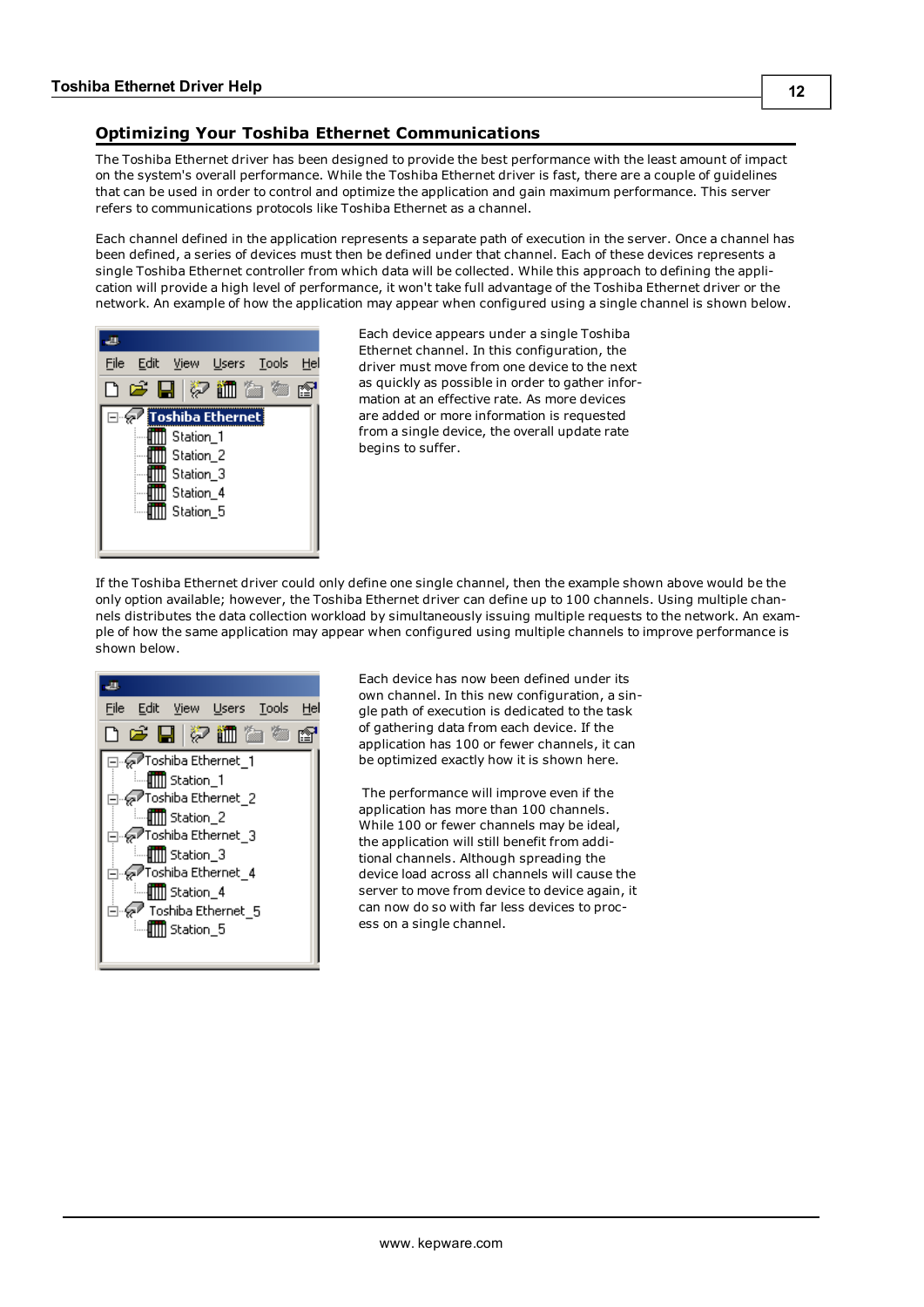## <span id="page-12-0"></span>**Data Types Description**

<span id="page-12-5"></span><span id="page-12-4"></span><span id="page-12-3"></span><span id="page-12-2"></span><span id="page-12-1"></span>

| Data Type    | <b>Description</b>                                                   |
|--------------|----------------------------------------------------------------------|
| Boolean      | Single bit                                                           |
| Word         | Unsigned 16 bit value                                                |
|              | bit 0 is the least significant bit                                   |
|              | bit 15 the most significant bit                                      |
| Short        | Signed16 bit value                                                   |
|              |                                                                      |
|              | bit 0 is the least significant bit                                   |
|              | bit 14 the most significant bit                                      |
|              | bit 15 is the sign bit                                               |
| <b>DWord</b> | Unsigned 32 bit value                                                |
|              |                                                                      |
|              | bit 0 is the least significant bit                                   |
|              | bit 31 the most significant bit                                      |
| Long         | Signed 32 bit value                                                  |
|              | bit 0 is the least significant bit                                   |
|              | bit 30 the most significant bit                                      |
|              | bit 31 is the sign bit                                               |
| Float        | 32 bit floating point value.                                         |
|              |                                                                      |
|              | The driver interprets two consecutive registers as a floating point  |
|              | value by making the second register the high word and the first reg- |
|              | ister the low word.                                                  |
| String       | Null terminated ASCII string                                         |
|              |                                                                      |
|              | Supported on all models, includes HiLo LoHi byte order selection.    |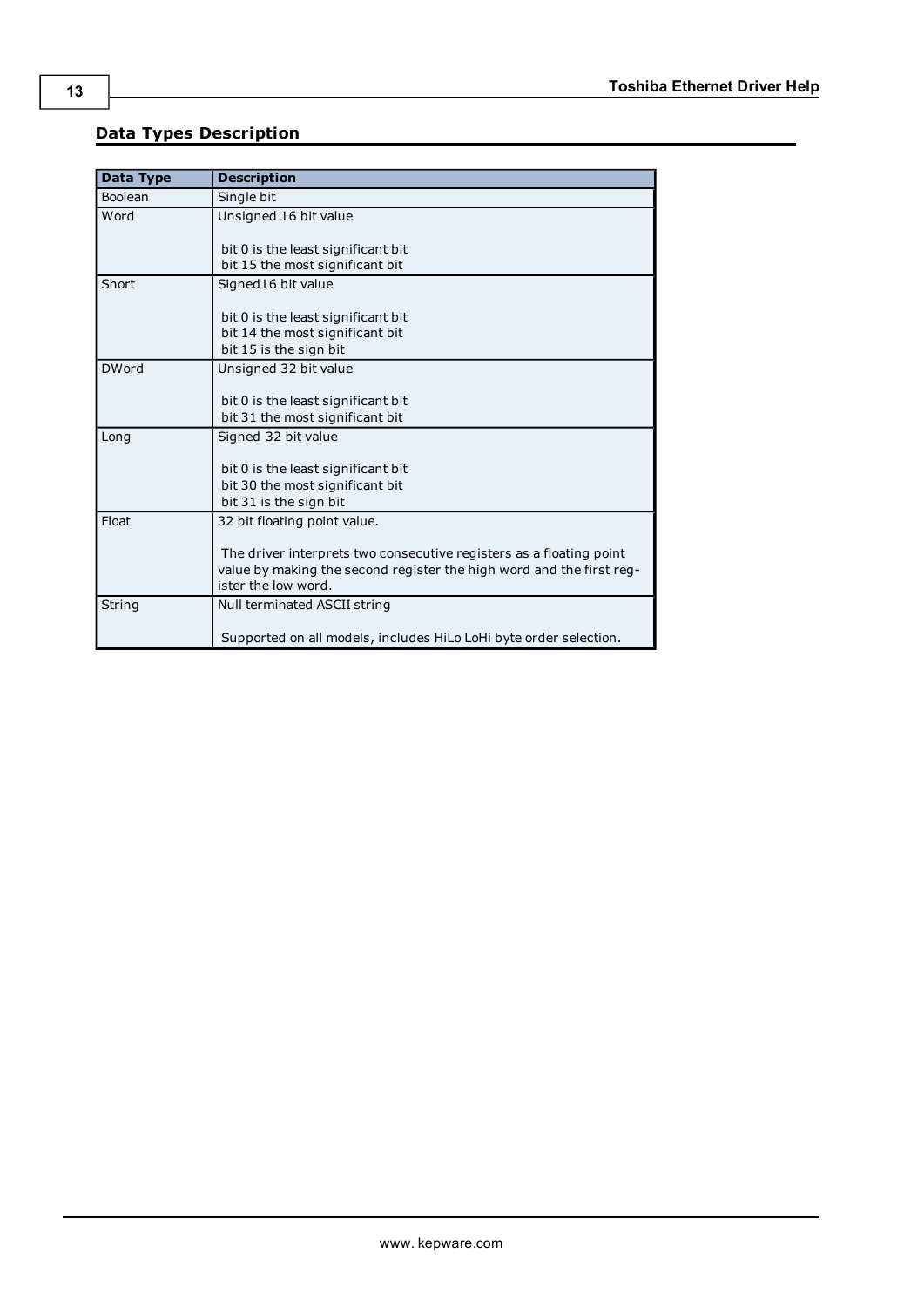<span id="page-13-0"></span>Address specifications vary depending on the model in use. Select a link from the following list to obtain specific address information for the model of interest.

#### **[T2](#page-13-1) [Adressing](#page-13-1)**

**[T3](#page-14-0) [Adressing](#page-14-0)**

- **[S2](#page-15-0) [Adressing](#page-15-0)**
- <span id="page-13-1"></span>**[S3](#page-15-1) [Adressing](#page-15-1)**

#### **T2 Addressing**

The default data types for dynamically defined tags are shown in **bold** where appropriate.

| <b>Address Type</b>                        | Range                  | Data Type          | <b>Access</b> |
|--------------------------------------------|------------------------|--------------------|---------------|
| <b>Input Devices</b>                       | X00X0F-X127X127F       | <b>Boolean</b>     | Read/Write    |
| <b>Direct Input Devices</b>                | I00I0F-I127I127F       | <b>Boolean</b>     | Read Only     |
| <b>Output Devices</b>                      | Y00Y0F-Y127Y127F       | <b>Boolean</b>     | Read/Write    |
| <b>Direct Output Devices</b>               | 00000F-01270127F       | <b>Boolean</b>     | Read/Write    |
| <b>Input Registers</b>                     | XW0-XW127              | Word, Short        | Read/Write    |
|                                            | XW0-WW126              | DWord, Long, Float |               |
| Direct Input Registers                     | IW0-IW127              | Word, Short        | Read/write    |
|                                            | IW0-IW126              | DWord, Long, Float |               |
| <b>Output Registers</b>                    | YW0-YW127              | Word, Short        | Read/Write    |
|                                            | YW0-YW126              | DWord, Long, Float |               |
| Direct Output Registers                    | OW0-OW127              | Word, Short        | Read/Write    |
|                                            | OW0-OW126              | DWord, Long, Float |               |
| Link Relays                                | L00L0F-L2550L255F      | Boolean            | Read/Write    |
| Link Registers                             | LW0-LW255              | Word, Short        | Read/Write    |
|                                            | LW0-LW254              | DWord, Long, Float |               |
| <b>Link Registers</b>                      | W0-W1023               | Word, Short        | Read/Write    |
|                                            | W0-W1022               | DWord, Long, Float |               |
| Link Register relays                       | Z00Z0F-Z5110Z511F      | Boolean            | Read/Write    |
| <b>File Registers</b>                      | F0-F1023               | Word, Short        | Read/Write    |
|                                            | F0-F1022               | DWord, Long, Float |               |
| <b>Auxiliary Devices</b>                   | R00R0F-R2550R255F      | Boolean            | Read/Write    |
| <b>Auxiliary Registers</b>                 | RW0-RW255              | Word, Short        | Read/Write    |
|                                            | RW0-RW254              | DWord, Long, Float |               |
| <b>Special Devices</b>                     | S00S0F-S2550S255F      | Boolean            | Read/Write    |
| <b>Special Registers</b>                   | SW0-SW255              | Word, Short        | Read Only     |
|                                            | SW0-SW254              | DWord, Long, Float |               |
| Counter Registers                          | $CO-C255$              | Word, Short        | Read/Write    |
| <b>Counter Devices</b>                     | $C.0 - C.255$          | Boolean            | Read Only     |
| <b>Timer Registers</b>                     | T0-T255                | Word, Short        | Read/Write    |
| <b>Timer Devices</b>                       | $T.0-T.255$            | Boolean            | Read Only     |
| Data Memory                                | D0-D8191               | Word, Short        | Read/Write    |
|                                            | D0-D8190               | DWord, Long, Float |               |
| Data Memory As String with HiLo Byte Order | D0.2H-D4095.64H        | <b>String</b>      | Read/Write    |
|                                            | .Bit is string length, |                    |               |
|                                            | range 2 to 64 bytes.   |                    |               |
| Data Memory As String with LoHi Byte Order | D0.2L-D4095.64L        | <b>String</b>      | Read/Write    |
|                                            | .Bit is string length, |                    |               |
|                                            | range 2 to 64 bytes.   |                    |               |

#### **String Support**

The Toshiba Ethernet driver supports reading and writing Data registers as an ASCII string. When using Data registers for string data, each register will contain two bytes of ASCII data. The order of the ASCII data within a given register can be selected when the string is defined. The length of the string can be from 2 to 64 bytes and is entered in place of a bit number. The length must be entered as an even number. The byte order is specified by appending either a "H" or "L" to the address.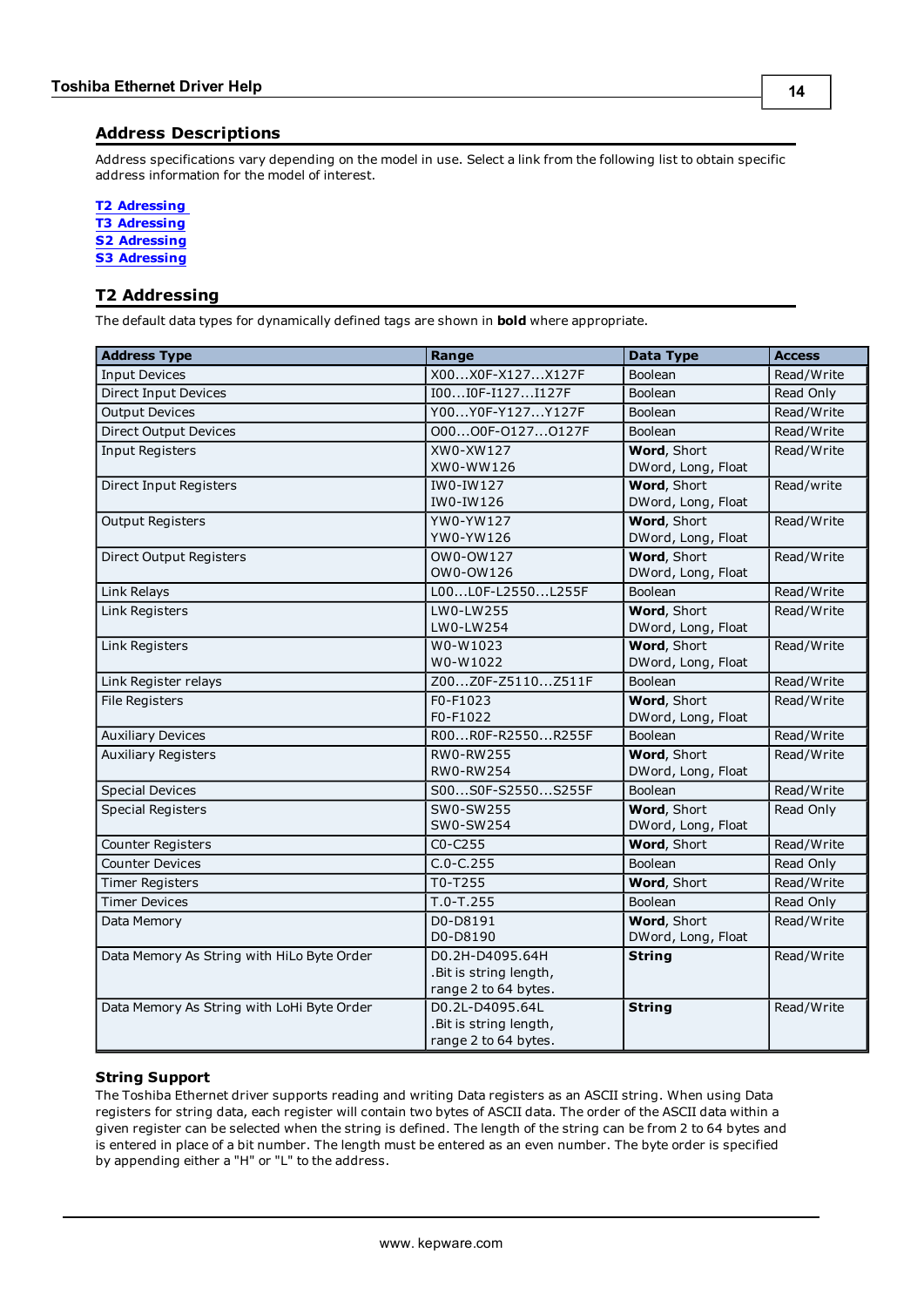#### **Examples**

1. To address a string starting at D200 with a length of 50 bytes and HiLo byte order, enter: D200.50H

2. To address a string starting at D500 with a length of 38 bytes and LoHi byte order, enter: D500.38L

#### <span id="page-14-0"></span>**T3 Addressing**

The default data types for dynamically defined tags are shown in **bold** where appropriate.

| <b>Address Type</b>                        | Range                                                             | <b>Data Type</b>                  | <b>Access</b> |
|--------------------------------------------|-------------------------------------------------------------------|-----------------------------------|---------------|
| <b>Input Devices</b>                       | X00X0F-X5110X511F                                                 | Boolean                           | Read/Write    |
| <b>Direct Input Devices</b>                | I00I0F-I5110I511F                                                 | Boolean                           | Read Only     |
| <b>Output Devices</b>                      | Y00Y0F-Y5110Y511F                                                 | <b>Boolean</b>                    | Read/Write    |
| <b>Direct Output Devices</b>               | 00000F-051100511F                                                 | Boolean                           | Read/Write    |
| <b>Input Registers</b>                     | XW0-XW511                                                         | Word, Short                       | Read/Write    |
|                                            | XW0-XW510                                                         | DWord, Long, Float                |               |
| Direct Input Registers                     | IW0-IW511<br>IW0-IW510                                            | Word, Short<br>DWord, Long, Float | Read/Write    |
| <b>Output Registers</b>                    | YW0-YW511<br>YW0-YW510                                            | Word, Short<br>DWord, Long, Float | Read/Write    |
| Direct Output Registers                    | OW0-OW511                                                         | Word, Short                       | Read/Write    |
|                                            | OW0-OW510                                                         | DWord, Long, Float                |               |
| Link Relays                                | L00L0F-L2550L255F                                                 | Boolean                           | Read/Write    |
| Link Registers                             | LW0-LW255<br>LW0-LW254                                            | Word, Short<br>DWord, Long, Float | Read/Write    |
| Link Registers                             | W0-W2047<br>W0-W2026                                              | Word, Short<br>DWord, Long, Float | Read/Write    |
| Link Register relays                       | Z00Z0F-Z9990Z999F                                                 | Boolean                           | Read/Write    |
| <b>File Registers</b>                      | F0-F8191<br>F0-F8190                                              | Word, Short<br>DWord, Long, Float | Read/Write    |
| <b>Auxiliary Devices</b>                   | R00R0F-R9990R999F                                                 | Boolean                           | Read/Write    |
| <b>Auxiliary Registers</b>                 | RW0-RW999<br><b>RW0-RW998</b>                                     | Word, Short<br>DWord, Long, Float | Read/Write    |
| <b>Special Devices</b>                     | S00S0F-S2550S255F                                                 | Boolean                           | Read/Write    |
| <b>Special Registers</b>                   | SW0-SW255<br>SW0-SW254                                            | Word, Short<br>DWord, Long, Float | Read Only     |
| Counter Registers                          | $CO - C511$                                                       | Word, Short                       | Read/Write    |
| <b>Counter Devices</b>                     | $C.0 - C.511$                                                     | <b>Boolean</b>                    | Read Only     |
| <b>Timer Registers</b>                     | T0-T999                                                           | Word, Short                       | Read/Write    |
| <b>Timer Devices</b>                       | T.0-T.999                                                         | Boolean                           | Read Only     |
| Data Memory                                | D0-D8191<br>D0-D8190                                              | Word, Short<br>DWord, Long, Float | Read/Write    |
| Data Memory As String with HiLo Byte Order | D0.2H-D8191.64H<br>.Bit is string length,<br>range 2 to 64 bytes. | <b>String</b>                     | Read/Write    |
| Data Memory As String with LoHi Byte Order | D0.2L-D8191.64L<br>.Bit is string length,<br>range 2 to 64 bytes. | <b>String</b>                     | Read/Write    |

#### **String Support**

The Toshiba Ethernet driver supports reading and writing Data registers as an ASCII string. When using Data registers for string data, each register will contain two bytes of ASCII data. The order of the ASCII data within a given register can be selected when the string is defined. The length of the string can be from 2 to 64 bytes and is entered in place of a bit number. The length must be entered as an even number. The byte order is specified by appending either a "H" or "L" to the address.

#### **Examples**

1. To address a string starting at D200 with a length of 50 bytes and HiLo byte order, enter: D200.50H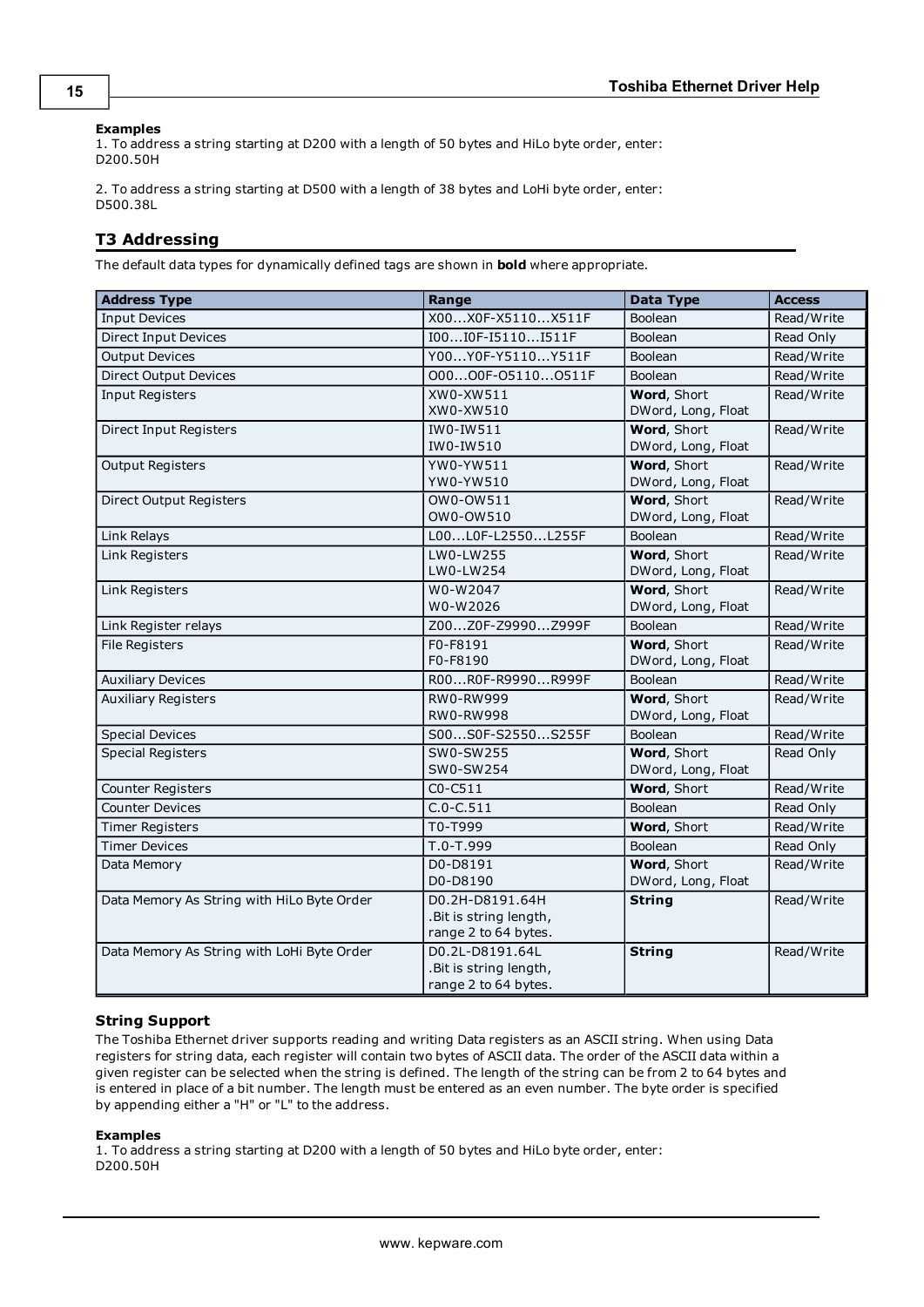2. To address a string starting at D500 with a length of 38 bytes and LoHi byte order, enter: D500.38L

#### <span id="page-15-0"></span>**S2 Addressing**

The default data types for dynamically defined tags are shown in **bold** where appropriate.

| <b>Address Type</b>                        | Range                     | Data Type          | <b>Access</b> |
|--------------------------------------------|---------------------------|--------------------|---------------|
| <b>Input Devices</b>                       | X00X0F-X30710X3071F       | Boolean*           | Read/Write    |
| Direct Input Devices                       | IO 0 IO F-I3071 0 I3071 F | Boolean*           | Read Only     |
| <b>Output Devices</b>                      | Y00Y0F-Y30710Y3071F       | Boolean*           | Read/Write    |
| <b>Direct Output Devices</b>               | 00 000 F-03071 003071 F   | Boolean*           | Read/Write    |
| Input Registers                            | XW0-XW3071                | Word, Short        | Read/Write    |
|                                            | XW0-XW3070                | DWord, Long, Float |               |
| Direct Input Registers                     | IW0-IW3071                | Word, Short        | Read/Write    |
|                                            | IW0-IW3070                | DWord, Long, Float |               |
| <b>Output Registers</b>                    | YW0-YW3071                | Word, Short        | Read/Write    |
|                                            | YW0-YW3070                | DWord, Long, Float |               |
| Direct Output Registers                    | OW0-OW3071                | Word, Short        | Read/Write    |
|                                            | OW0-OW3070                | DWord, Long, Float |               |
| <b>Auxiliary Devices</b>                   | R0 0R0 F-R4095 0R4095 F   | Boolean*           | Read/Write    |
| <b>Auxiliary Devices</b>                   | $D[0].B[0]-D[4095].B[F]$  | Boolean*           | Read/Write    |
| <b>Auxiliary Registers</b>                 | RW0-RW4095                | Word, Short        | Read/Write    |
|                                            | RW0-RW4094                | DWord, Long, Float |               |
| <b>Auxiliary Registers</b>                 | DW[0]-DW[4095]            | Word, Short        | Read/Write    |
|                                            | DW[0]-DW[4094]            | DWord, Long, Float |               |
| <b>Special Devices</b>                     | S00S0F-S5110S511F         | Boolean*           | Read/Write    |
| <b>Special Registers</b>                   | SW0-SW511                 | Word, Short        | Read Only     |
|                                            | SW0-SW510                 | DWord, Long, Float |               |
| Data Memory                                | D0-D4095                  | Word, Short        | Read/Write    |
|                                            | D0-D4094                  | DWord, Long, Float |               |
| Data Memory As String with HiLo Byte Order | D0.64H-D4095.2H           | <b>String</b>      | Read/Write    |
|                                            | .Bit is string length,    |                    |               |
|                                            | range 2 to 64 bytes.      |                    |               |
| Data Memory As String with LoHi Byte Order | D0.64L-D4095.2L           | <b>String</b>      | Read/Write    |
|                                            | . Bit is string length,   |                    |               |
|                                            | range 2 to 64 bytes.      |                    |               |

\*The last character in the address is the bit identifier and is represented in hexadecimal format.

#### **String Support**

The Toshiba Ethernet driver supports reading and writing Data registers as an ASCII string. When using Data registers for string data, each register will contain two bytes of ASCII data. The order of the ASCII data within a given register can be selected when the string is defined. The length of the string can be from 2 to 64 bytes and is entered in place of a bit number. The length must be entered as an even number. The byte order is specified by appending either a "H" or "L" to the address.

#### **Example**s

1. To address a string starting at D200 with a length of 50 bytes and HiLo byte order, enter: D200.50H

2. To address a string starting at D500 with a length of 38 bytes and LoHi byte order, enter: D500.38L

#### <span id="page-15-1"></span>**S3 Addressing**

The default data types for dynamically defined tags are shown in **bold** where appropriate.

| <b>Address Type</b>  | Range                         | Data Type | <b>Access</b> |
|----------------------|-------------------------------|-----------|---------------|
| Input Devices        | l X0  0X0  F-X5119  0X5119  F | Boolean*  | Read/Write    |
| Direct Input Devices | l I0  0I0  F-I5119  0I5119  F | Boolean*  | Read Only     |
| Output Devices       | l Y0  0Y0  F-Y5119  0Y5119  F | Boolean*  | Read/Write    |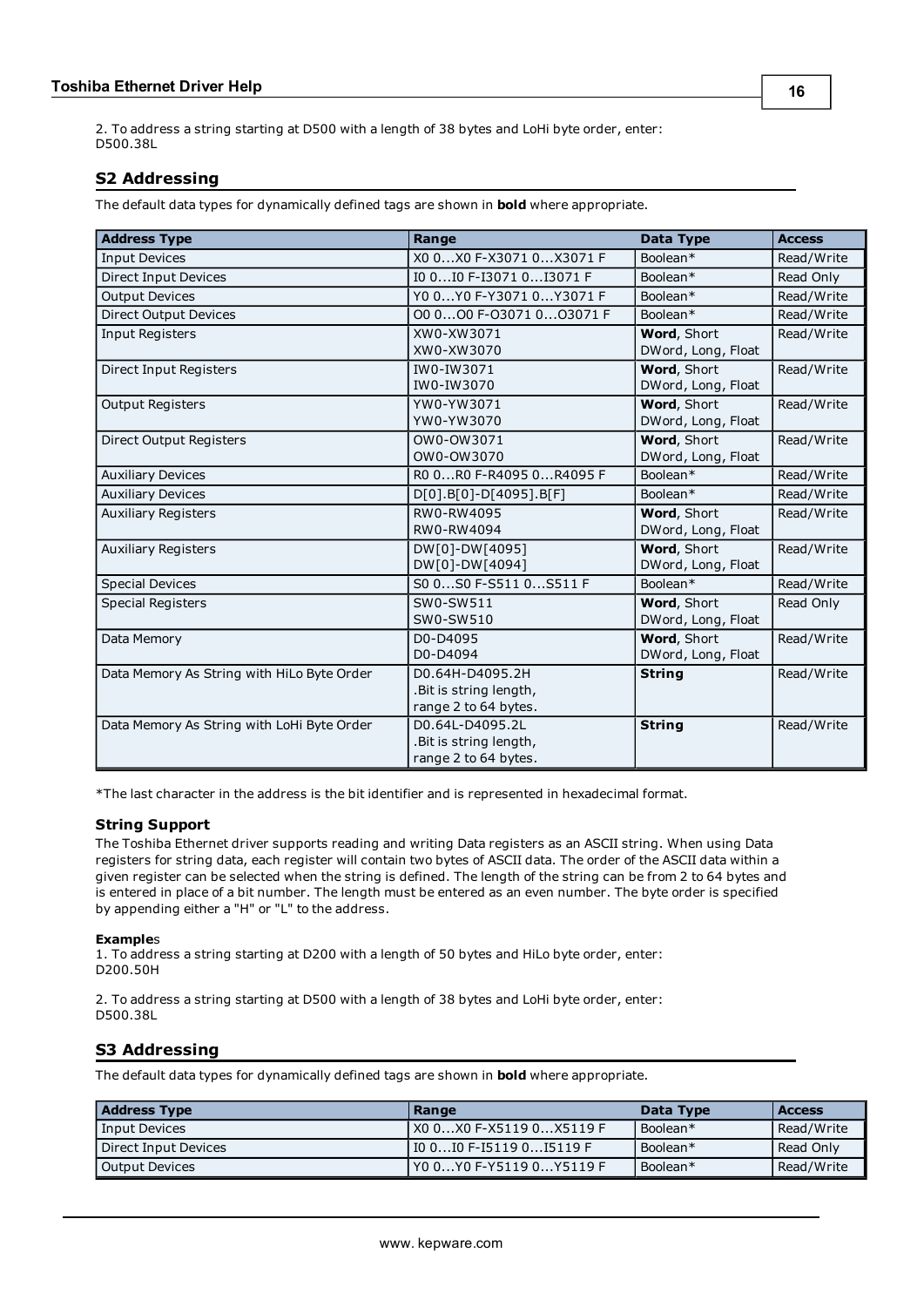| Direct Output Devices                      | 00 000 F-05119 005119 F  | Boolean*           | Read/Write |
|--------------------------------------------|--------------------------|--------------------|------------|
| Input Registers                            | XW0-XW5119               | Word, Short        | Read/Write |
|                                            | XW0-XW5118               | DWord, Long, Float |            |
| Direct Input Registers                     | IW0-IW5119               | Word, Short        | Read/Write |
|                                            | IW0-IW5118               | DWord, Long, Float |            |
| <b>Output Registers</b>                    | YW0-YW5119               | <b>Word, Short</b> | Read/Write |
|                                            | YW0-YW5118               | DWord, Long, Float |            |
| Direct Output Registers                    | OW0-OW5119               | Word, Short        | Read/Write |
|                                            | OW0-OW5118               | DWord, Long, Float |            |
| <b>Auxiliary Devices</b>                   | R0 0R0 F-R4095 0R4095 F  | Boolean*           | Read/Write |
| <b>Auxiliary Devices</b>                   | $D[0].B[0]-D[4095].B[F]$ | Boolean*           | Read/Write |
| <b>Auxiliary Registers</b>                 | RW0-RW4095               | Word, Short        | Read/Write |
|                                            | RW0-RW4094               | DWord, Long, Float |            |
| <b>Auxiliary Registers</b>                 | DW[0]-DW[4095]           | Word, Short        | Read/Write |
|                                            | DW[0]-DW[4094]           | DWord, Long, Float |            |
| <b>Special Devices</b>                     | S00S0F-S5110S511F        | Boolean*           | Read/Write |
| <b>Special Registers</b>                   | SW0-SW511                | Word, Short        | Read Only  |
|                                            | SW0-SW510                | DWord, Long, Float |            |
| Data Memory                                | D0-D4095                 | Word, Short        | Read/Write |
|                                            | D0-D4094                 | DWord, Long, Float |            |
| Data Memory As String with HiLo Byte Order | D0.64H-D4095.2H          | <b>String</b>      | Read/Write |
|                                            | . Bit is string length,  |                    |            |
|                                            | range 2 to 64 bytes.     |                    |            |
| Data Memory As String with LoHi Byte Order | D0.64L-D4095.2L          | <b>String</b>      | Read/Write |
|                                            | . Bit is string length,  |                    |            |
|                                            | range 2 to 64 bytes.     |                    |            |

\*The last character in the address is the bit identifier and is represented in hexadecimal format.

#### **String Support**

The Toshiba Ethernet driver supports reading and writing Data registers as an ASCII string. When using Data registers for string data, each register will contain two bytes of ASCII data. The order of the ASCII data within a given register can be selected when the string is defined. The length of the string can be from 2 to 64 bytes and is entered in place of a bit number. The length must be entered as an even number. The byte order is specified by appending either a "H" or "L" to the address.

#### **Examples**

1. To address a string starting at D200 with a length of 50 bytes and HiLo byte order, enter: D200.50H

2. To address a string starting at D500 with a length of 38 bytes and LoHi byte order, enter: D500.38L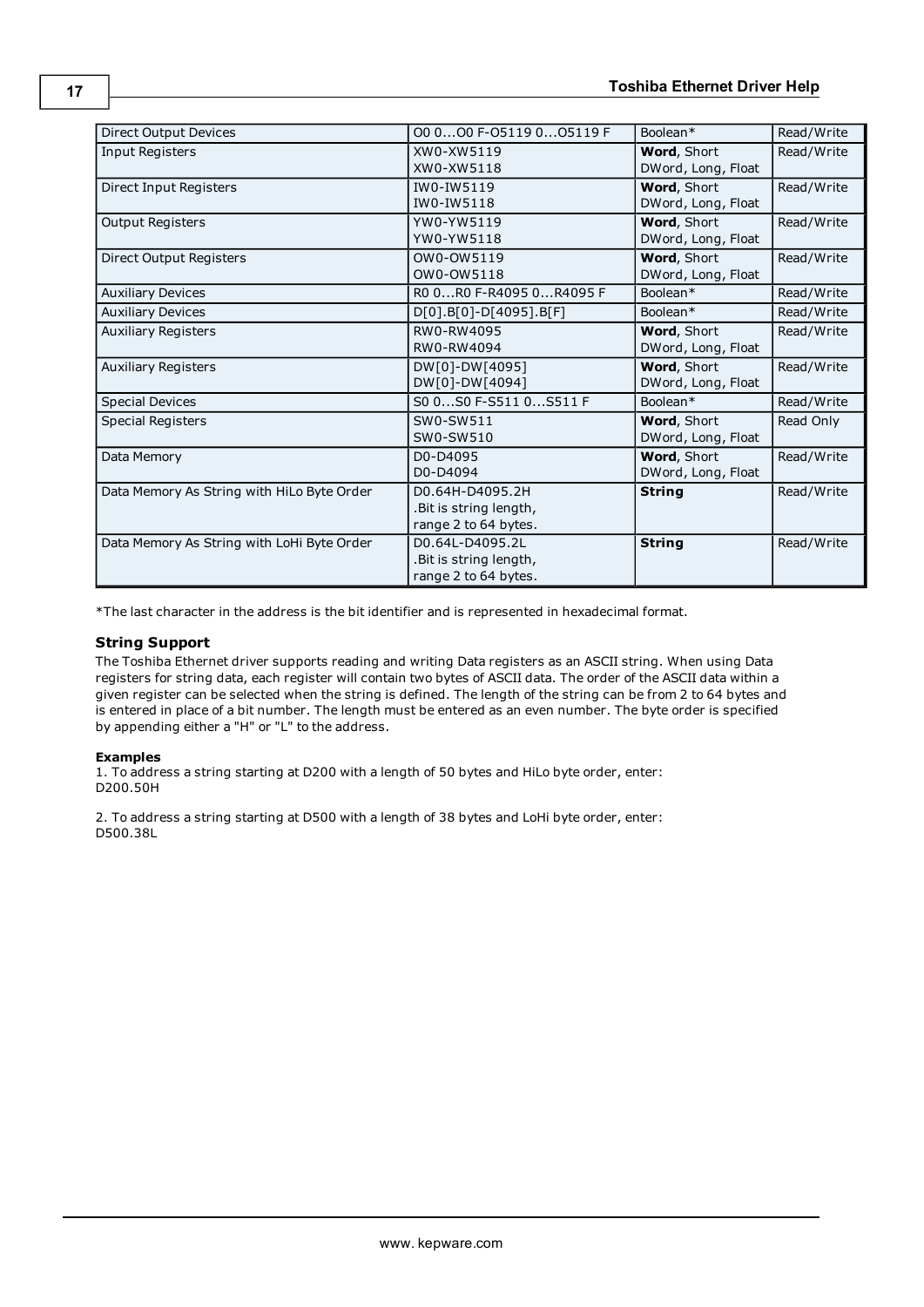#### <span id="page-17-0"></span>**Error Descriptions**

The following error/warning messages may be generated. Click on the link for a description of the message.

#### **Address Validation**

**[Missing](#page-17-2) [address](#page-17-2) [Device](#page-17-3) [address](#page-17-3) ['<address>'](#page-17-3) [contains](#page-17-3) [a](#page-17-3) [syntax](#page-17-3) [error](#page-17-3) [Address](#page-17-4) ['<address>'](#page-17-4) [is](#page-17-4) [out](#page-17-4) [of](#page-17-4) [range](#page-17-4) [for](#page-17-4) [the](#page-17-4) [specified](#page-17-4) [device](#page-17-4) [or](#page-17-4) [register](#page-17-4) [Device](#page-18-0) [address](#page-18-0) ['<address>'](#page-18-0) [is](#page-18-0) [not](#page-18-0) [supported](#page-18-0) [by](#page-18-0) [model](#page-18-0) ['<model](#page-18-0) [name>'](#page-18-0) [Data](#page-18-1) [Type](#page-18-1) ['<type>'](#page-18-1) [is](#page-18-1) [not](#page-18-1) [valid](#page-18-1) [for](#page-18-1) [device](#page-18-1) [address](#page-18-1) ['<address>'](#page-18-1) [Device](#page-18-2) [address](#page-18-2) ['<address>'](#page-18-2) [is](#page-18-2) [Read](#page-18-2) [Only](#page-18-2)** 

#### **Device Status Messages**

**[Winsock](#page-18-4) [initialization](#page-18-4) [failed](#page-18-4) [\(OS](#page-18-4) [Error](#page-18-4) [=](#page-18-4) [n\)](#page-18-4) [Winsock](#page-19-0) [V1.1](#page-19-0) [or](#page-19-0) [higher](#page-19-0) [must](#page-19-0) [be](#page-19-0) [installed](#page-19-0) [to](#page-19-0) [use](#page-19-0) [the](#page-19-0) [Toshiba](#page-19-0) [Ethernet](#page-19-0) [device](#page-19-0) [driver](#page-19-0) [Device](#page-19-1) ['<device](#page-19-1) [name>'](#page-19-1) [is](#page-19-1) [not](#page-19-1) [responding](#page-19-1) [Unable](#page-19-2) [to](#page-19-2) [write](#page-19-2) [to](#page-19-2) ['<address>'](#page-19-2) [on](#page-19-2) [device](#page-19-2) ['<device](#page-19-2) [name>'](#page-19-2) [Device](#page-19-3) ['<device](#page-19-3) [name>'](#page-19-3) [responded](#page-19-3) [with](#page-19-3) [error](#page-19-3) [code](#page-19-3) ['n'](#page-19-3) [\(Tag](#page-19-3) ['<tag](#page-19-3) [name>'\)](#page-19-3) [Deactivating](#page-19-4) [tag](#page-19-4) [block.](#page-19-4) [Bad](#page-19-4) [address](#page-19-4) [in](#page-19-4) [block](#page-19-4) [\[<start](#page-19-4) [address>](#page-19-4) [to](#page-19-4) [<end](#page-19-4) [address>\]](#page-19-4) [on](#page-19-4) [device](#page-19-4) ['<device](#page-19-4) [name>'](#page-19-4)**

#### <span id="page-17-1"></span>**Address Validation**

The following error/warning messages may be generated. Click on the link for a description of the message.

#### **Address Validation**

**[Missing](#page-17-2) [address](#page-17-2) [Device](#page-17-3) [address](#page-17-3) ['<address>'](#page-17-3) [contains](#page-17-3) [a](#page-17-3) [syntax](#page-17-3) [error](#page-17-3) [Address](#page-17-4) ['<address>'](#page-17-4) [is](#page-17-4) [out](#page-17-4) [of](#page-17-4) [range](#page-17-4) [for](#page-17-4) [the](#page-17-4) [specified](#page-17-4) [device](#page-17-4) [or](#page-17-4) [register](#page-17-4) [Device](#page-18-0) [address](#page-18-0) ['<address>'](#page-18-0) [is](#page-18-0) [not](#page-18-0) [supported](#page-18-0) [by](#page-18-0) [model](#page-18-0) ['<model](#page-18-0) [name>'](#page-18-0) [Data](#page-18-1) [Type](#page-18-1) ['<type>'](#page-18-1) [is](#page-18-1) [not](#page-18-1) [valid](#page-18-1) [for](#page-18-1) [device](#page-18-1) [address](#page-18-1) ['<address>'](#page-18-1) [Device](#page-18-2) [address](#page-18-2) ['<address>'](#page-18-2) [is](#page-18-2) [Read](#page-18-2) [Only](#page-18-2)** 

#### <span id="page-17-2"></span>**Missing address**

**Error Type:**

Warning

#### **Possible Cause:**

A tag address that has been specified statically has no length.

#### **Solution:**

<span id="page-17-3"></span>Re-enter the address in the client application.

#### Device address '<address>' contains a syntax error

## **Error Type:**

Warning

#### **Possible Cause:**

A tag address that has been specified statically contains one or more invalid characters.

#### **Solution:**

<span id="page-17-4"></span>Re-enter the address in the client application.

#### **Address '<address>' is out of range for the specified device or register**

#### **Error Type:** Warning

#### **Possible Cause:**

A tag address that has been specified statically references a location that is beyond the range of supported locations for the device.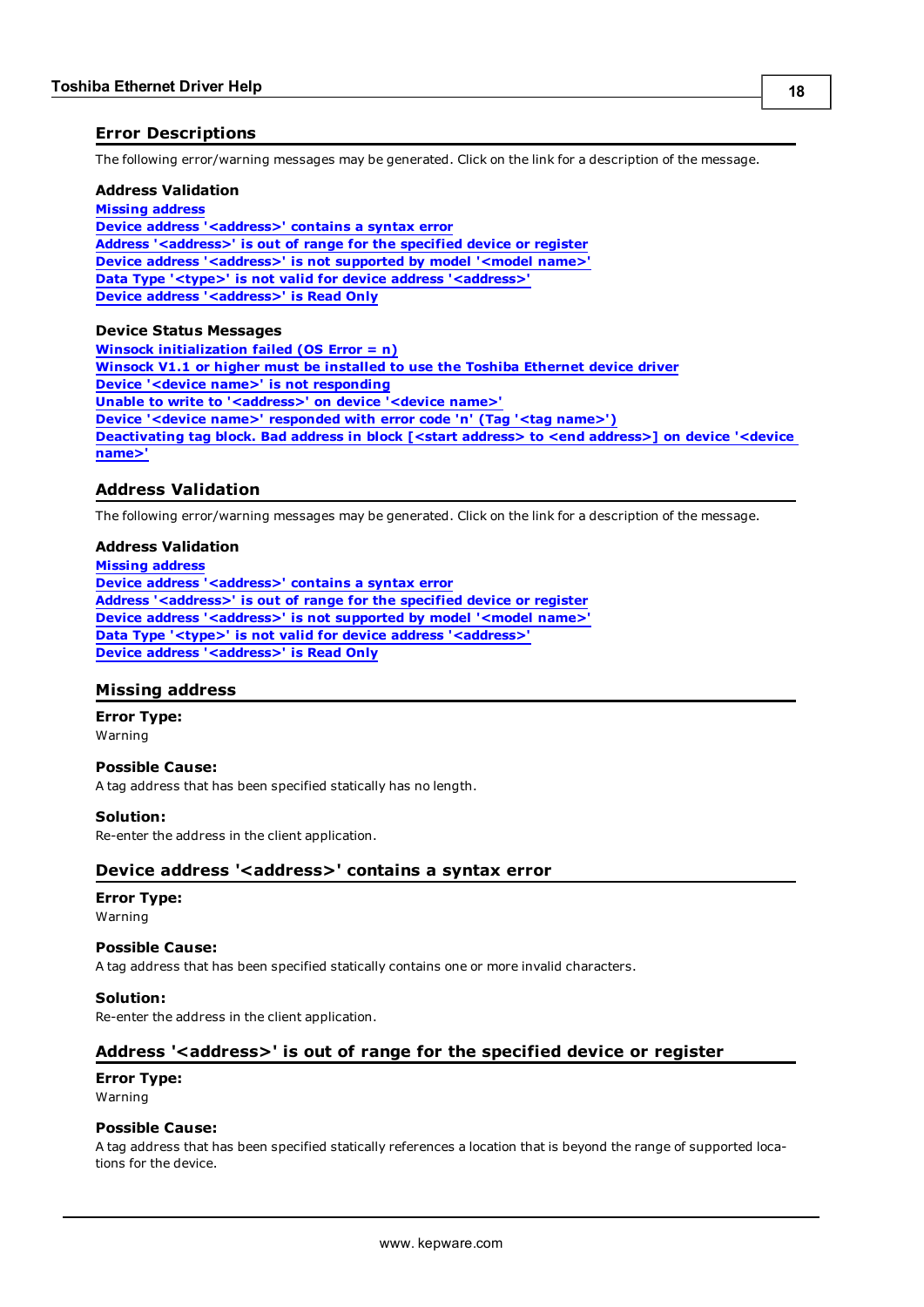#### **Solution:**

<span id="page-18-0"></span>Verify that the address is correct; if it is not, re-enter it in the client application.

#### Device address '<address>' is not supported by model '<model name>'

#### **Error Type:**

Warning

#### **Possible Cause:**

A tag address that has been specified statically references a location that is valid for the communications protocol but not supported by the target device.

#### **Solution:**

1. Verify that the address is correct; if it is not, re-enter it in the client application.

<span id="page-18-1"></span>2. Verify the selected model name for the device is correct.

#### Data Type '<type>' is not valid for device address '<address>'

#### **Error Type:**

Warning

#### **Possible Cause:**

A tag address that has been specified statically has been assigned an invalid data type.

#### **Solution:**

<span id="page-18-2"></span>Modify the requested data type in the client application.

#### Device address '<address>' is Read Only

#### **Error Type:**

Warning

#### **Possible Cause:**

A tag address that has been specified statically has a requested access mode that is not compatible with what the device supports for that address.

#### **Solution:**

<span id="page-18-3"></span>Change the access mode in the client application.

#### **Device Status Messages**

The following error/warning messages may be generated. Click on the link for a description of the message.

#### **Device Status Messages**

**[Winsock](#page-18-4) [initialization](#page-18-4) [failed](#page-18-4) [\(OS](#page-18-4) [Error](#page-18-4) [=](#page-18-4) [n\)](#page-18-4) [Winsock](#page-19-0) [V1.1](#page-19-0) [or](#page-19-0) [higher](#page-19-0) [must](#page-19-0) [be](#page-19-0) [installed](#page-19-0) [to](#page-19-0) [use](#page-19-0) [the](#page-19-0) [Toshiba](#page-19-0) [Ethernet](#page-19-0) [device](#page-19-0) [driver](#page-19-0) [Device](#page-19-1) ['<device](#page-19-1) [name>'](#page-19-1) [is](#page-19-1) [not](#page-19-1) [responding](#page-19-1) [Unable](#page-19-2) [to](#page-19-2) [write](#page-19-2) [to](#page-19-2) ['<address>'](#page-19-2) [on](#page-19-2) [device](#page-19-2) ['<device](#page-19-2) [name>'](#page-19-2) [Device](#page-19-3) ['<device](#page-19-3) [name>'](#page-19-3) [responded](#page-19-3) [with](#page-19-3) [error](#page-19-3) [code](#page-19-3) ['n'](#page-19-3) [\(Tag](#page-19-3) ['<tag](#page-19-3) [name>'\)](#page-19-3) [Deactivating](#page-19-4) [tag](#page-19-4) [block.](#page-19-4) [Bad](#page-19-4) [address](#page-19-4) [in](#page-19-4) [block](#page-19-4) [\[<start](#page-19-4) [address>](#page-19-4) [to](#page-19-4) [<end](#page-19-4) [address>\]](#page-19-4) [on](#page-19-4) [device](#page-19-4) ['<device](#page-19-4) [name>'](#page-19-4)**

#### <span id="page-18-4"></span>**Winsock initialization failed (OS Error = n)**

**Error Type:**

Fatal

| <b>OS Error</b> | <b>Indication</b>                                                                                   | <b>Possible Solution</b>                                                            |
|-----------------|-----------------------------------------------------------------------------------------------------|-------------------------------------------------------------------------------------|
| 10091           | Indicates that the underlying network subsystem is<br>not ready for network communication.          | Wait a few seconds and restart the driver.                                          |
| 10067           | Limit on the number of tasks supported by the Win-<br>dows Sockets implementation has been reached. | Close one or more applications that may be<br>using Winsock and restart the driver. |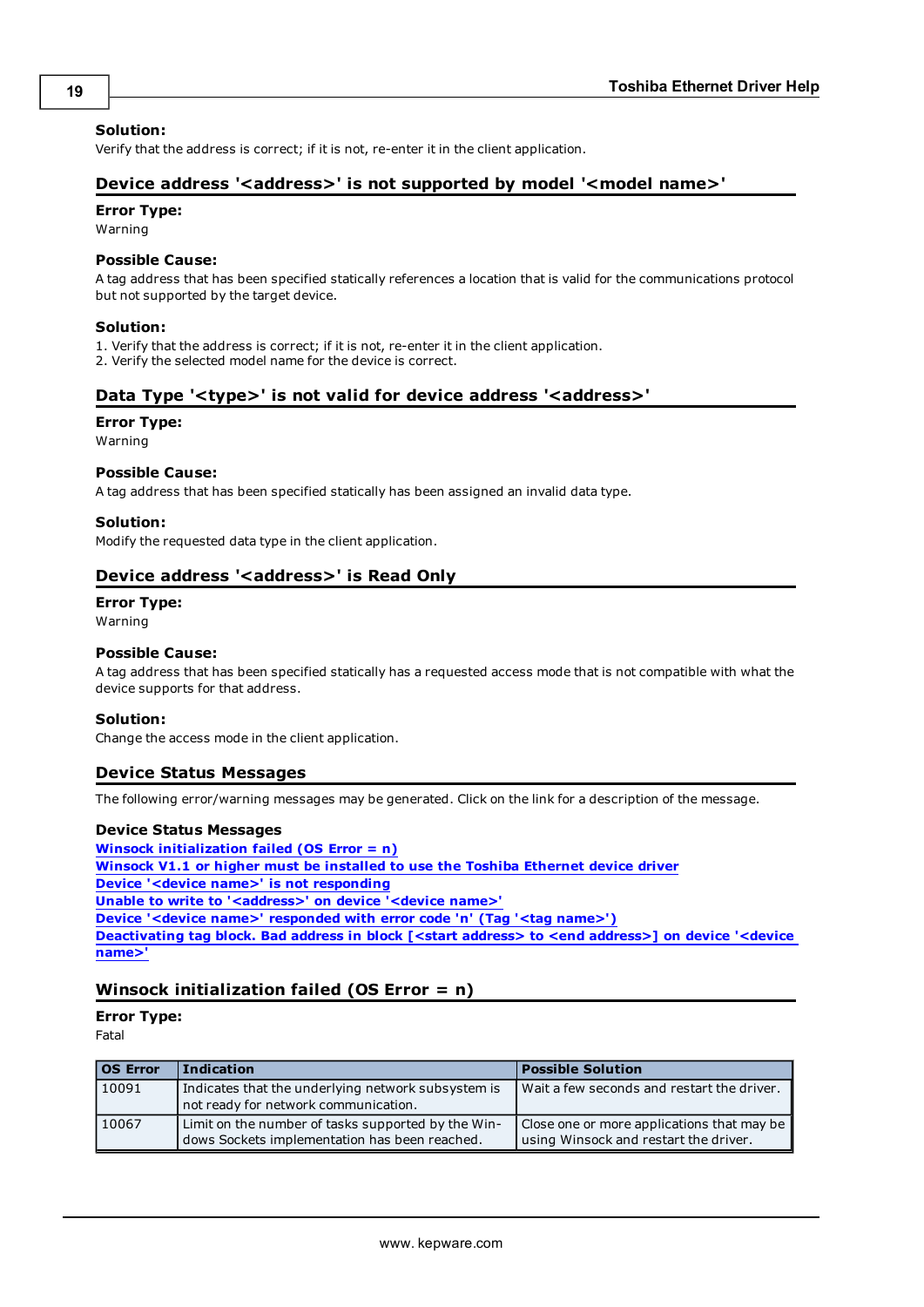#### <span id="page-19-0"></span>**Error Type:**

Fatal

#### **Possible Cause:**

The version number of the Winsock DLL found on the system is less than 1.1.

#### **Solution:**

<span id="page-19-1"></span>Upgrade Winsock to version 1.1 or higher.

#### **Device '<device name>' is not responding**

#### **Error Type:**

Serious

#### **Possible Cause:**

1. The named device may not be connected to the PLC network.

2. The named device may have been assigned an incorrect Network ID.

3. The response from the device took longer to receive than the amount of time specified in the "Request Timeout" device setting.

#### **Solution:**

1. Check the PLC network connections.

2. Verify that the Network ID given to the named device matches that of the actual device.

<span id="page-19-2"></span>3. Increase the Request Timeout setting so that the entire response can be handled.

#### Unable to write to address '<address>' on device '<device name>'

#### **Error Type:**

Serious

#### **Possible Cause:**

- 1. The serial connection between the device and the Host PC is broken.
- 2. The communications parameters for the serial connection or incorrect.
- 3. The named device may have been assigned an incorrect Network ID.

#### **Solution:**

1. Verify the cabling between the PC and the PLC device.

- 2. Verify that the specified communications parameters match those of the device.
- <span id="page-19-3"></span>3. Verify that the Network ID given to the named device matches that of the actual device.

#### **Device '<device name>' responded with error code 'n' (Tag '<tag name>')**

#### **Error Type:**

Warning

#### **Possible Cause:**

The device responded with specified error code.

#### **Solution:**

<span id="page-19-4"></span>Consult the Toshiba documentation for explanation of code and suggested solution.

#### **Deactivating tag block. Bad address in block [<start address> to <end address>] on device '<device name>'**

#### **Error Type:**

Warning

#### **Possible Cause:**

The driver is requesting a block of data with one or more invalid addresses.

#### **Solution:**

Verify that all addresses in specified range are valid for the device.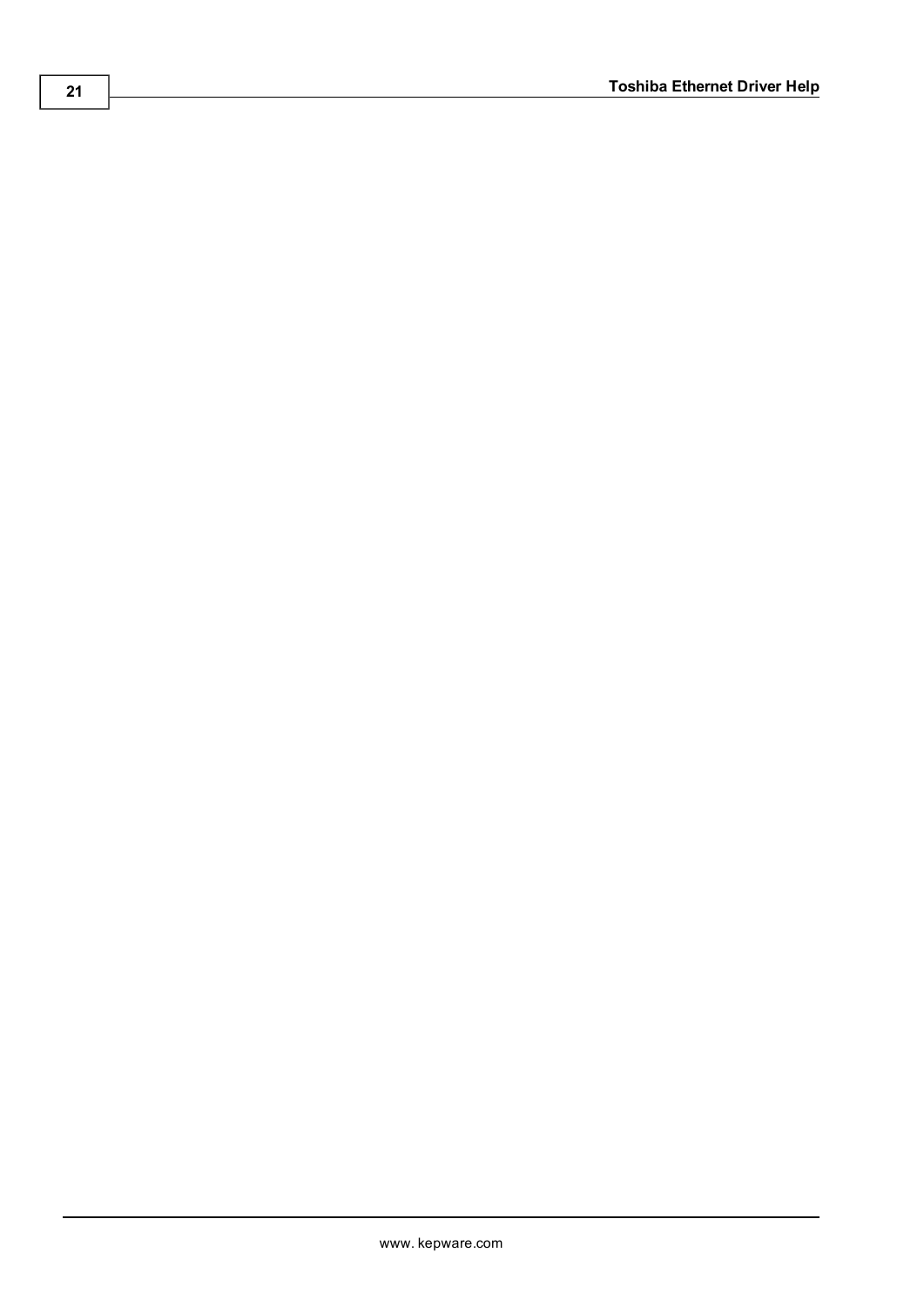## <span id="page-21-0"></span>**Index**

## **A**

## **B**

|--|--|

## **D**

| Deactivating tag block. Bad address in block [ <start address=""> to <end address="">] on device 20</end></start> |  |
|-------------------------------------------------------------------------------------------------------------------|--|
|                                                                                                                   |  |
|                                                                                                                   |  |
|                                                                                                                   |  |
| Device address ' <address>' is not supported by model '<model name="">.' 19</model></address>                     |  |
|                                                                                                                   |  |
|                                                                                                                   |  |
|                                                                                                                   |  |
|                                                                                                                   |  |
|                                                                                                                   |  |

## **E**

|--|

## **H**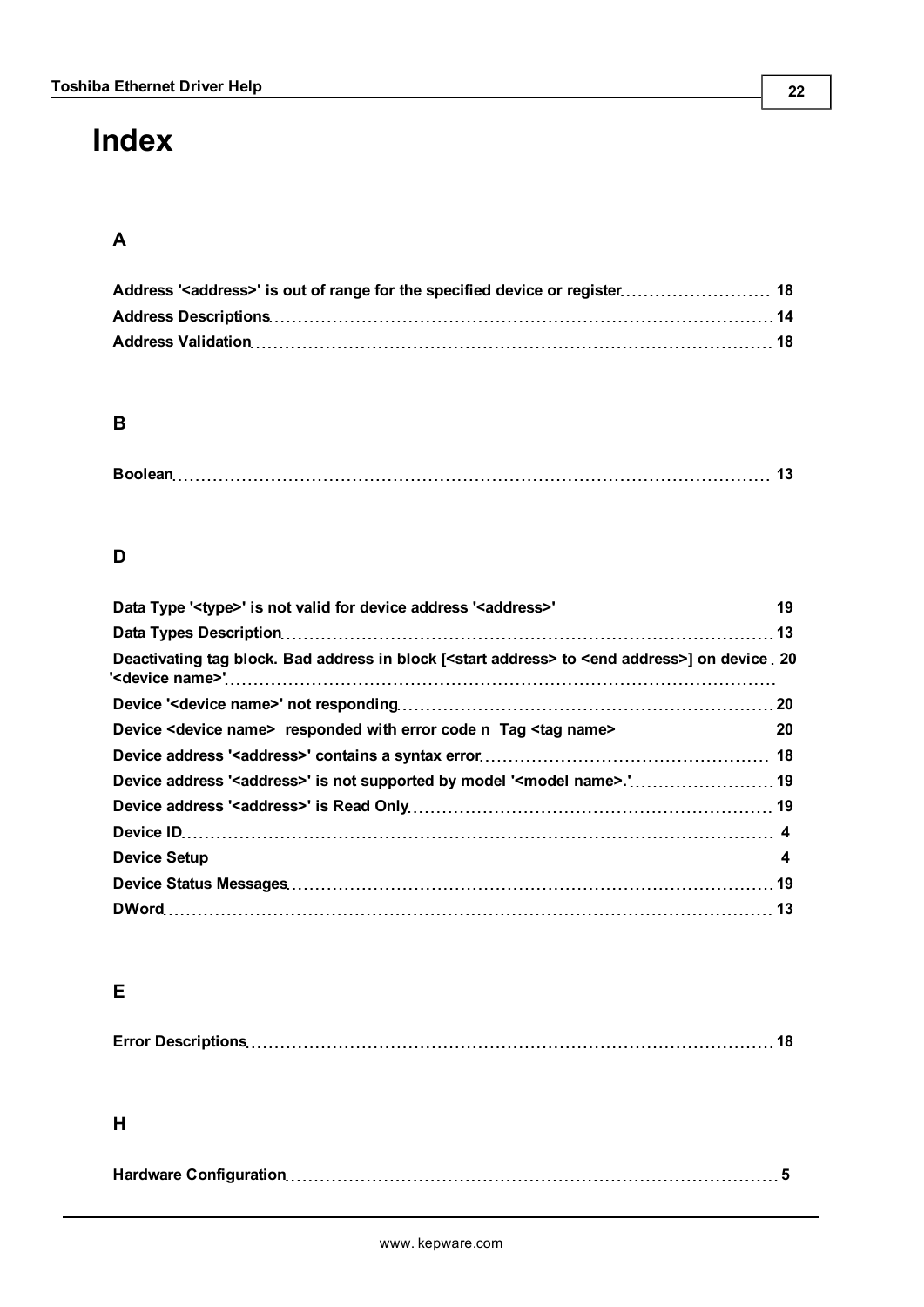## **M**

## **O**

## **P**

| <b>Protoc</b> |  |
|---------------|--|
|---------------|--|

## **S**

## **T**